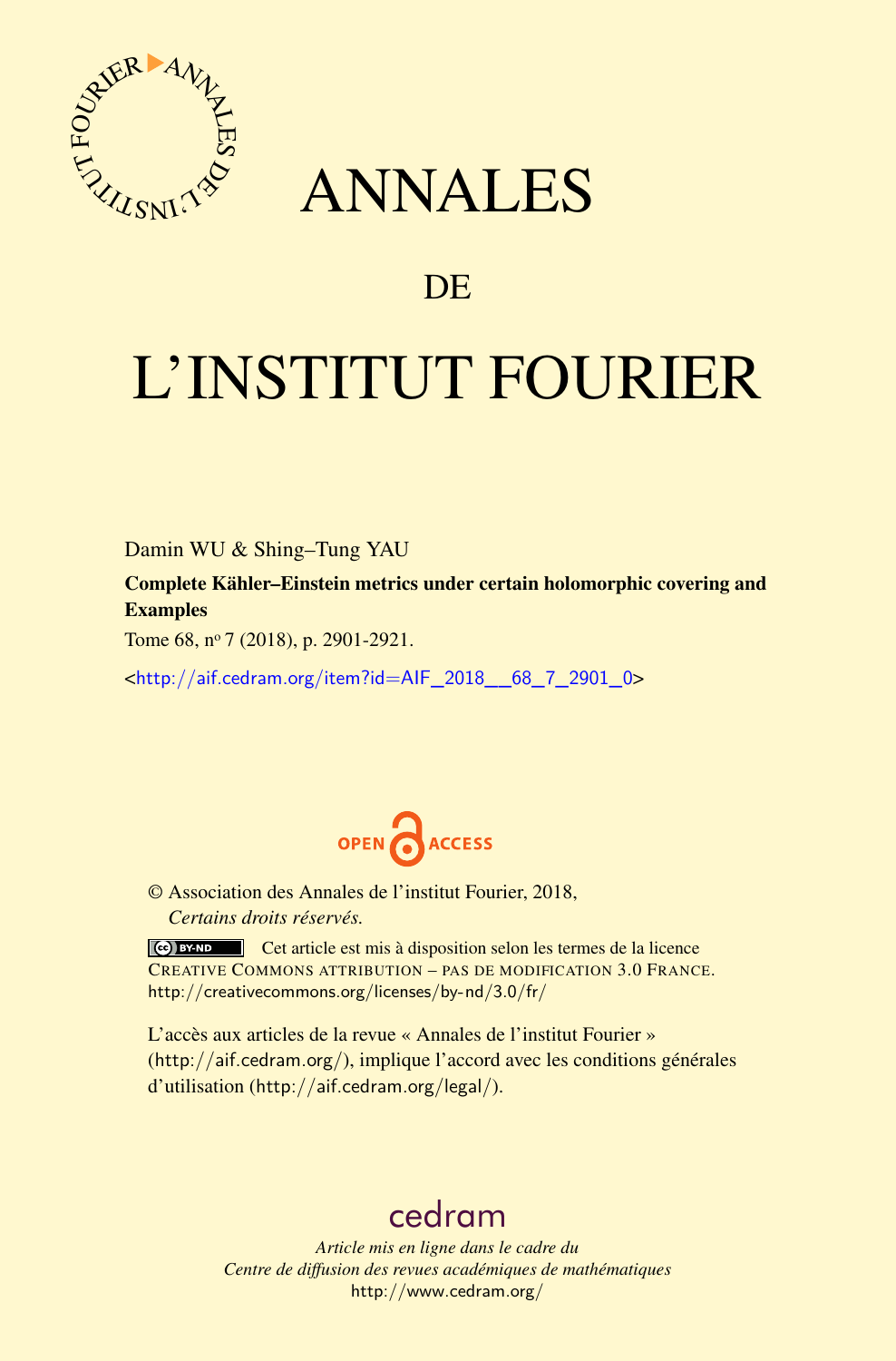### COMPLETE KÄHLER–EINSTEIN METRICS UNDER CERTAIN HOLOMORPHIC COVERING AND EXAMPLES

**by Damin WU & Shing–Tung YAU (\*)**

Dedicated to Jean-Pierre Demailly on the occasion of his 60th birthday

ABSTRACT. — We establish the unique complete Kähler–Einstein metric with negative scalar curvature on a broad class of complete Kähler manifolds, including those manifolds whose covering space can be biholomorphically embedded into a Kähler manifold with holomorphic sectional curvature bounded above by a negative constant. We further present several new examples of complete noncompact Kähler–Einstein manifolds, generated by the results.

Résumé. — Nous établissons l'unique métrique complète de Kähler–Einstein avec courbure scalaire négative sur une large classe de variétés de Kähler complètes, y compris les variétés dont l'espace de recouvrement peut être biholomorphiquement plongé dans une variété de Kähler à courbure sectionnelle holomorphe limitée au-dessus par une constante négative. Nous présentons en outre plusieurs nouveaux exemples de variétés complètes de Kähler–Einstein non compactes, générés par les résultats.

#### **1. Introduction**

In [\[23\]](#page-21-0) we prove that if a projective manifold *M* admits a Kähler metric with negative holomorphic sectional curvature, then its canonical bundle *K<sup>M</sup>* is positive. Several special cases have been known before. In particular, the result has also been proven in [\[8,](#page-20-0) [9\]](#page-20-1) by assuming the abundance

Keywords: Kähler–Einstein metric, holomorphic covering, complete Kähler manifold, examples.

<sup>2010</sup> Mathematics Subject Classification: 32Q15, 32Q20, 53C55, 32H02.

<sup>(\*)</sup> The first author was partially supported by the NSF grant DMS-1611745 and funding provided by the Charles Simonyi Endowment of the Institute for Advanced Study. The second author was partially supported by the NSF grant DMS-1308244 and DMS-1607871. The authors thank the anonymous referee for the helpful suggestions on reorganizing the paper.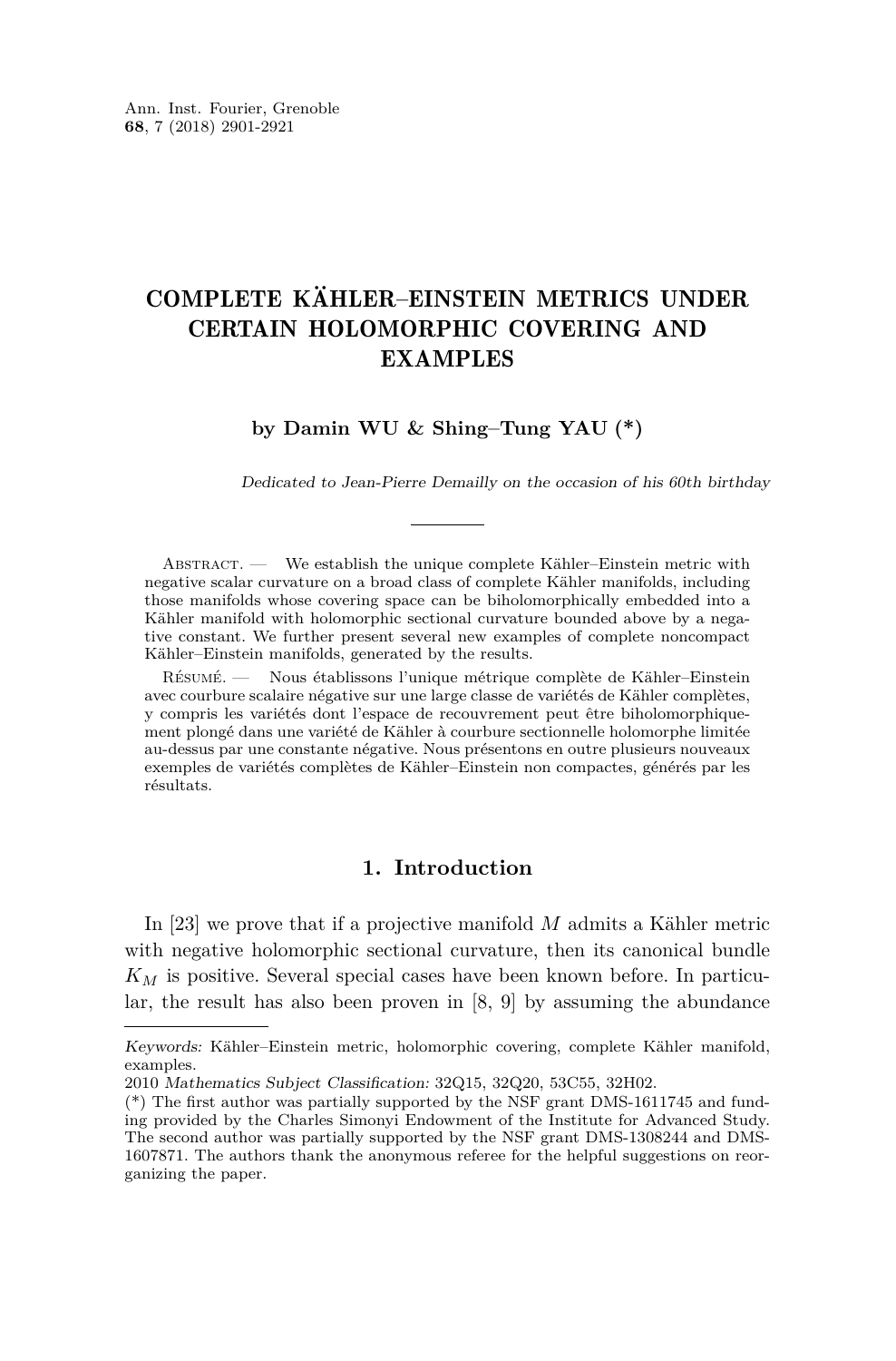conjecture, which has been confirmed for dimension three. We refer to [\[23\]](#page-21-0) and references therein. The result in [\[23\]](#page-21-0) has been extended, for example, by [\[20,](#page-21-1) [5,](#page-20-2) [24\]](#page-21-2). These results can be summarized as below:

<span id="page-2-2"></span>THEOREM 1.1 ([\[23,](#page-21-0) [20,](#page-21-1) [5,](#page-20-2) [24\]](#page-21-2)). — Let  $(M, \omega)$  be a compact Kähler manifold, and let  $H(\omega)$  denote the holomorphic sectional curvature of  $\omega$ .

- (1) If  $H(\omega) < 0$  everywhere on M, then  $K_M > 0$ .
- (2) If  $H(\omega) \leq 0$  everywhere on *M*, then  $K_M$  is nef.
- <span id="page-2-3"></span>(3) If  $H(\omega)$  is quasi-negative, i.e.,  $H(\omega) \leq 0$  everywhere and  $H(\omega) < 0$ at one point of  $M$ , then  $K_M > 0$ .

We remark that, while in the case  $H(\omega) < 0$  we can provide a direct proof by using the complex Monge–Ampère type equation combining the Schwarz lemma, in the case of  $H(\omega)$  quasi-negative one seems to have to use  $\int_M c_1(K_M)^n > 0$  to conclude the bigness of  $K_M$ . This relies on Demailly's fundamental work on the Morse inequality (see [\[4\]](#page-20-3) for example).

More recently in [\[25\]](#page-21-3) we extend the result to complete noncompact Kähler manifolds. Note that on a compact Kähler manifold *M*, the ampleness of *K<sup>M</sup>* is equivalent to the existence of Kähler–Einstein metric on *M* with negative scalar curvature. We can therefore characterize the positivity of *K<sup>M</sup>* on a complete noncompact Kähler manifolds by the existence of a complete Kähler–Einstein metric with negative scalar curvature.

<span id="page-2-0"></span>THEOREM 1.2 ([\[25,](#page-21-3) Theorem 3]). — Let  $(M,\omega)$  be a complete Kähler manifold such that the holomorphic sectional curvature  $H(\omega)$  of  $\omega$  satisfies  $-B \leq H(\omega) \leq -A$  for two positive constants *A, B*. Then, *M* admits a unique complete Kähler–Einstein metric  $\omega_{KE}$  with Ricci curvature equal to  $-1$ , satisfying  $C^{-1}\omega \le \omega_{KE} \le C\omega$  for some constant  $C > 0$ . Furthermore, the curvature tensor of  $\omega_{KE}$  and all its covariant derivatives are bounded.

Through the proof of Theorem [1.2,](#page-2-0) we develop the effective version of quasi-bounded geometry. By using the quasi-bounded geometry, we further show that the three classical invariant metrics, the Bergman metric, the Kobayashi–Royden metric, and the Kähler–Einstein metric of negative scalar curvature are quasi-isometric to each other on a simply-connected complete Kähler manifold of negatively pinched sectional curvature ([\[25\]](#page-21-3)).

In this note we give a further extension, which connects to the study of the fourth classical invariant metric, the Carathéodory–Reiffen metric.

<span id="page-2-1"></span>THEOREM 1.3. — Let  $(M, \omega)$  be a complete Kähler manifold. Assume the holomorphic sectional curvature  $H(\omega)$  of  $\omega$  satisfies  $-B \leq H(\omega) \leq A$ for two positive constants *A* and *B*. Suppose that *M* has a holomorphic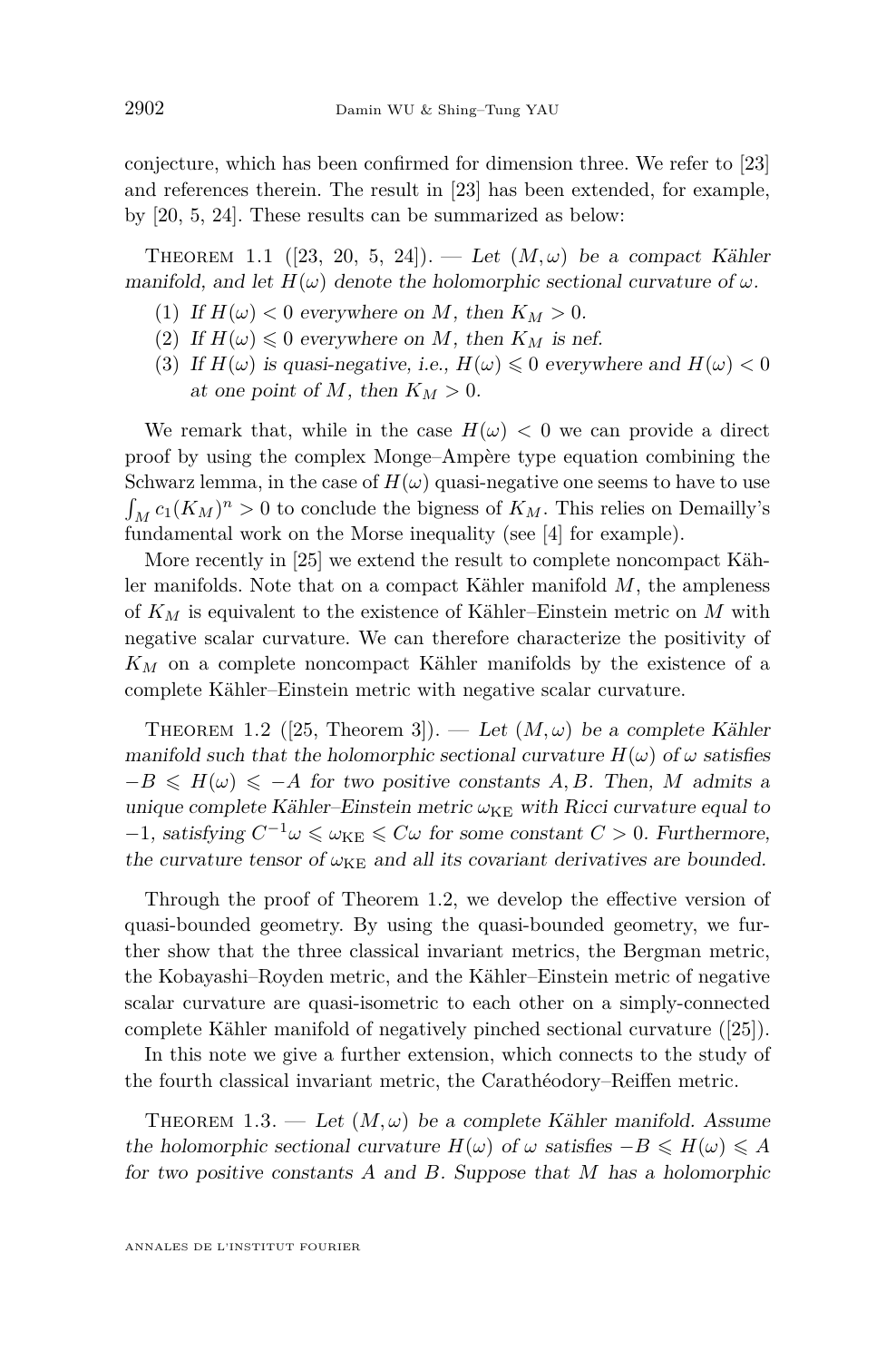covering space  $\pi : \widetilde{M} \to M$  such that for each point  $\widetilde{x} \in \widetilde{M}$ , there exists a holomorphic map *F* from  $\overline{M}$  to a Kähler manifold  $(N, \omega_N)$  such that  $H(\omega_N) \leq -1$  and

(1.1) 
$$
F^*\omega_N \geq C_1 \widetilde{\omega} \quad \text{at } \widetilde{x}
$$

where  $\widetilde{\omega} = \pi^* \omega$  is the covering metric, and  $C_1 > 0$  is a constant independent of  $\widetilde{\omega}$ . Then, M edmits a unique complete Köhler. Finately points  $\omega_{\text{true}}$ dent of  $\tilde{x}$ . Then, *M* admits a unique complete Kähler–Einstein metric  $\omega_{KE}$ satisfying

<span id="page-3-6"></span> $C^{-1}\omega \leqslant \omega_{\text{KE}} \leqslant C\omega \quad \text{on } M,$ 

and the curvature tensor of  $\omega_{\text{KE}}$  and all its covariant derivatives are bounded on *M*.

Theorem [1.3](#page-2-1) includes Theorem [1.2,](#page-2-0) since one can simply take  $\widetilde{M} = M =$ *N* or let *M* to be the universal covering of *M*,  $N = M$ , and *F* be the canonical projection. On the other hand, Theorem [1.3](#page-2-1) can be viewed as a complete noncompact extension of a result of H. Wu [\[26,](#page-21-4) Theorem 2] (see also [\[10,](#page-20-4) Corollary 1.2]) concerning the Carathéodory hyperbolicity.

<span id="page-3-0"></span>COROLLARY 1.4. — Let  $(M, \omega)$  be a compact Kähler manifold.

- <span id="page-3-1"></span>(1) [\[26,](#page-21-4) [10\]](#page-20-4) If *M* is Carathéodory hyperbolic, then *K<sup>M</sup>* is ample.
- <span id="page-3-2"></span>(2) If *K<sup>M</sup>* is nef and *M* is Carathéodory hyperbolic at one point, then  $K_M$  *is big.*

Corollary [1.4](#page-3-0)[\(1\)](#page-3-1) is contained in H. Wu [\[26\]](#page-21-4) and S. Kikuta [\[10\]](#page-20-4), which do not require the Kähler condition. Their approaches, however, do not achieve the second part [\(2\)](#page-3-2), since they require *M* to be Carathéodory hyperbolic at least on a dense open subset. Corollary  $1.4(2)$  $1.4(2)$  may be compared with Theorem [1.1](#page-2-2)[\(3\)](#page-2-3). Our proof of [\(2\)](#page-3-2) again combines the Monge–Ampère type equation with Demailly's Morse inequality.

One goal of this paper is to construct complete Kähler–Einstein metrics on a broader class of manifolds, which may not have negative holomorphic curvature over the whole manifold. The following theorem is useful in some situation.

<span id="page-3-5"></span>THEOREM 1.5. — Let  $(M, \omega)$  be a complete Kähler manifold with bounded sectional curvature, and let  $\pi : \widetilde{M} \to M$  has a holomorphic covering space. Assume  $\widetilde{E} \subset \widetilde{M}$  is either compact or  $\widetilde{M} \setminus \widetilde{E}$  is a bounded domain with respect to  $\widetilde{\omega} = \pi^* \omega$ , such that

- <span id="page-3-3"></span>(1) dd<sup>c</sup> log  $\tilde{\omega}^n \geq C_1 \tilde{\omega}$  on  $\widetilde{M} \setminus \widetilde{E}$ , where  $C_1 > 0$  is a constant;
- <span id="page-3-4"></span>(2) for each  $\tilde{x} \in \tilde{E}$ , there exists a holomorphic map *F* from  $\widetilde{M}$  to a Kähler manifold  $(N, \omega_N)$  with  $H(\omega_N) \le -1$  such that  $F^* \omega_N \ge C_2 \tilde{\omega}$ at  $\tilde{x}$ , where  $C_2$  is a constant independent of  $\tilde{x}$ .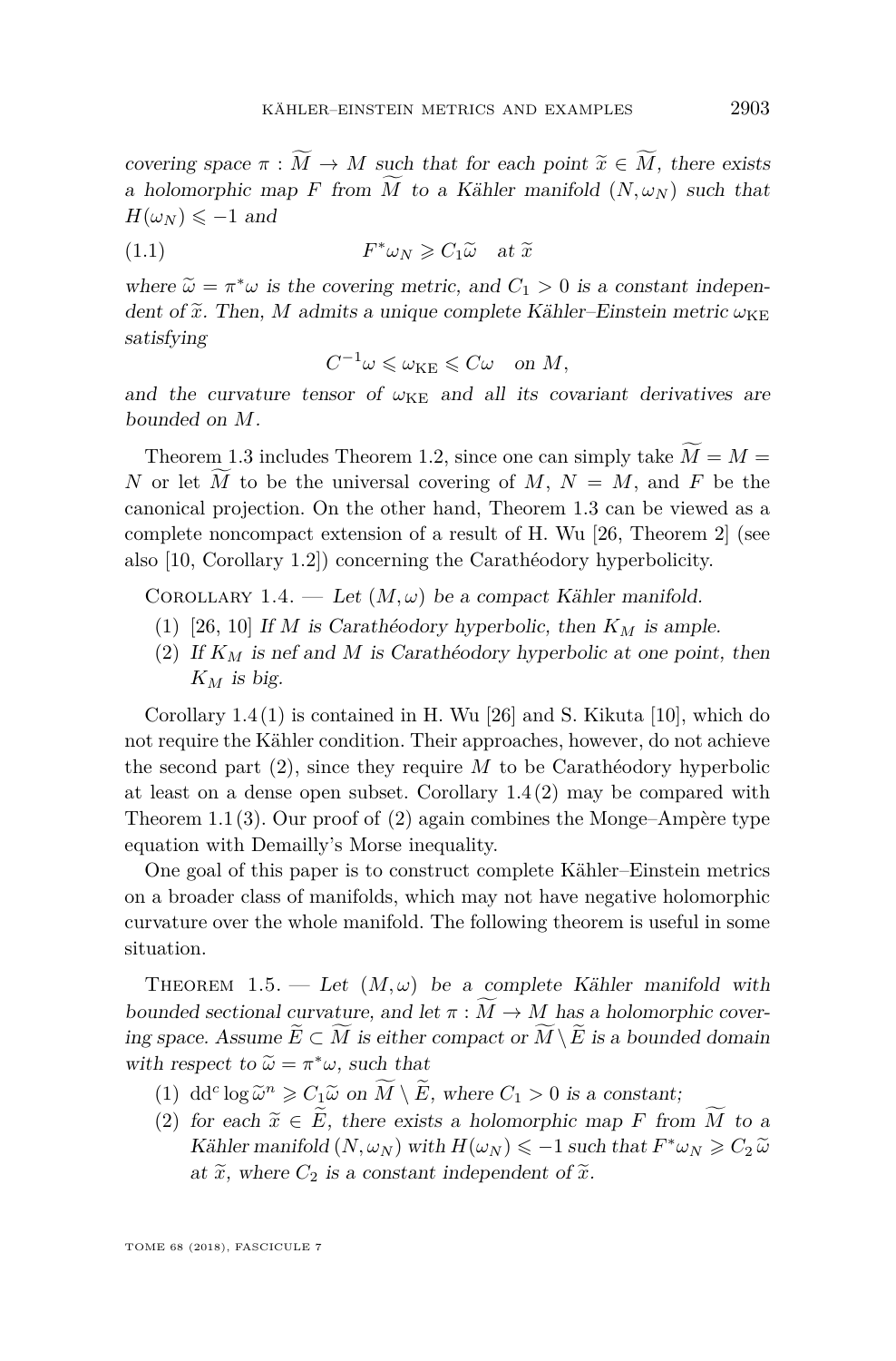In the case  $(M, \omega)$  has the quasi-bounded geometry, assume only that  $\widetilde{E}$ is closed in  $\tilde{M}$  and satisfy [\(1\)](#page-3-3) and [\(2\)](#page-3-4). Then,  $M$  admits a unique complete Kähler–Einstein metric  $\omega_{KE}$  which is uniformly equivalent to  $\omega$ , and the curvature tensor of  $\omega_{\text{KE}}$  has bounded covariant derivatives of arbitrary order.

A motivational example for Theorem [1.3](#page-2-1) and Theorem [1.5](#page-3-5) is the moduli space of Riemann surfaces, whose covering space is the Teichmüller space (see [\[14\]](#page-20-5) for example). The Bers embedding theorem exemplifies the map  $F$  from the covering space to a large ball in  $\mathbb{C}^n$  so that the pullback metric under  $F$  is nondegenerate. Another example for Theorem [1.5](#page-3-5) is the quasiprojective surface  $M = \overline{M} \setminus D$  with positive logarithmic canonical bundle, where  $D$  is a Riemann surface of genus greater than two. Then, there exists a small tubular neighborhood of *D* in  $\overline{M}$  such that the closure of  $U \setminus D$  in  $M = M$  satisfies the requirement of Theorem [1.5](#page-3-5) (cf. [\[17\]](#page-21-5)).

In Section [5,](#page-15-0) we present several new examples of the complete noncompact Kähler–Einstein manifold of negative Ricci curvature, generated by Theorem [1.2,](#page-2-0) Theorem [1.3,](#page-2-1) and Theorem [1.5.](#page-3-5) In particular, Theorem [1.5](#page-3-5) allows us to construct a new class of complete noncompact Kähler–Einstein surfaces modeled on  $\mathbb{D} \times \mathbb{D}^*$ ; see Example [5.5.](#page-16-0)

#### **2. Preliminary**

Let us recall some standard results concerning the covering metric. Let  $\pi : M \to M$  be a covering space of a Riemannian manifold *M*. One can pullback the metric *g* on *M* to a Riemannian metric  $\widetilde{g} \equiv \pi^* g$ , called the covering metric on  $\widetilde{M}$ . Then  $\pi : (\widetilde{M}, \widetilde{g}) \to (M, g)$  is a local isometry. The covering metric, on *M*. Then,  $\pi : (M, \tilde{g}) \to (M, g)$  is a local isometry. The following result on completeness is standard; see, for example, [\[13,](#page-20-6) p. 176, Theorem 4.6].

<span id="page-4-0"></span>PROPOSITION 2.1. — The Riemannian manifold  $(\widetilde{M}, \widetilde{g})$  is complete if and only if  $(M, g)$  is complete.

We shall use an elementary topological lemma, whose proof is omitted.

<span id="page-4-1"></span>LEMMA 2.2. — Let *M* be a compact smooth manifold and  $\pi : \widetilde{M} \to$ *M* be a covering. Then, there exists a compact subset  $\Sigma$  of *M* such that  $\pi(\Sigma) = M$ .

Next, we recall the definition of Carathéodory hyperbolicity (cf. [\[12,](#page-20-7) p. 367] and [\[26,](#page-21-4) p. 646]). The Carathéodory–Reiffen pseudometric C*<sup>M</sup>* on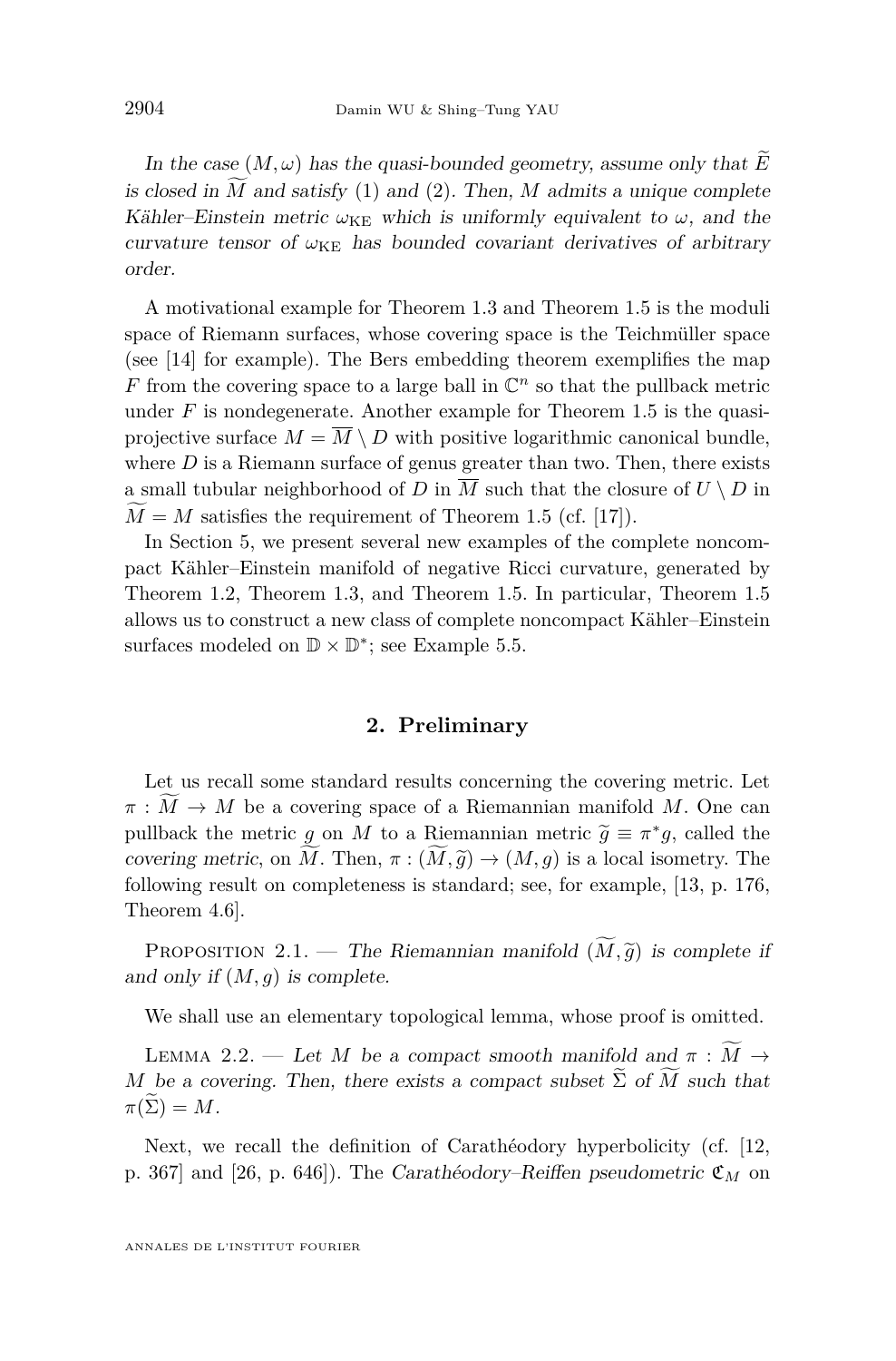a complex manifold *M* is defined as below. For any point  $x \in M$  and any holomorphic tangent vector  $v \in T'_xM$ , let

$$
\mathfrak{C}_M(x,v) \equiv \sup\{|V|_{\mathcal{P}}; \psi \in Hol(M,\mathbb{D}), \psi_*(v) = V\}
$$
  
= sup\{|V|\_{\mathcal{P}}; \psi \in Hol(M,\mathbb{D}), \psi(x) = 0, \psi\_\*(v) = V\}.

where  $Hol(M, N)$  denotes the set of all holomorphic maps from M to N, P denotes the Poincaré metric  $dz \otimes d\bar{z}/(1-|z|^2)^2$  on the unit disk  $\mathbb{D}$ , and  $\psi_*(v) = d\psi_x(v) = d\psi(v).$ 

A complex manifold *M* is said to be Carathéodory hyperbolic, or Chyperbolic, at a point  $x_0 \in M$  if there exists a holomorphic covering  $\pi$ :  $\widetilde{M} \rightarrow M$  and a point  $\widetilde{x}_0 \in M$  such that  $\pi(\widetilde{x}_0) = x_0$  and

$$
\mathfrak{C}_{\widetilde{M}}(\widetilde{x}_0,v) > 0 \quad \text{for all } v \in T'_{\widetilde{x}_0} \widetilde{M}, v \neq 0.
$$

 $\mathfrak{C}_{\widetilde{M}}(\widetilde{x}_0,v) > 0$  for all  $v \in T'_{\widetilde{x}_0}M, v \neq 0$ .<br>The manifold *M* is said to be *Carathéodory hyperbolic* or **C**-hyperbolic if there exists a holomorphic covering  $\pi : M \to M$  such that  $\mathfrak{C}_M(\widetilde{x}, v) > 0$  for every  $\widetilde{x} \in M$  and  $v \in T_x^{\prime}/M$ . The reason we pass to the holomorphic covering<br>is due to the feat that  $\sigma = 0$  for any sempact sempley mapifold M is due to the fact that  $\mathfrak{C}_M \equiv 0$  for any compact complex manifold M.

The following lemma is pointed out in [\[26,](#page-21-4) p. 647, Lemma 1].

<span id="page-5-1"></span>LEMMA 2.3.  $-$  An *n*-dimensional complex manifold *M* is  $\mathfrak{C}\text{-hyperbolic}$ at a point if and only if there exists a holomorphic covering  $\pi : M \to M$  and a point  $\widetilde{x}_0 \in \widetilde{M}$  such that there exists a holomorphic map  $\Psi : \widetilde{M} \to \mathbb{B}^n$ <br>catiofying  $\Psi(x) \to 0$  and  $\partial \Psi \to \widetilde{M} \to T'^{\square n}$  is nonsingular, where  $\mathbb{B}^n$ satisfying  $\Psi(x_0) = 0$  and  $\overline{d}\Psi : T'_{\widetilde{x_0}M} \to T'_0 \mathbb{B}^n$  is nonsingular, where  $\mathbb{B}^n$ denotes the unit open ball in  $\mathbb{C}^n$ .

One ingredient in our proofs is the following Schwarz type lemma, whose proof follows immediately from adapting the argument in [\[27\]](#page-21-6) and [\[16,](#page-21-7) Proposition 4] to [\[23,](#page-21-0) Proposition 9].

<span id="page-5-0"></span>PROPOSITION 2.4. — Let  $F: M \to N$  be a non-constant holomorphic map between two Kähler manifolds  $(M^m, \omega_M)$  and  $(N^n, \omega_N)$ . Assume that the Ricci curvature  $\text{Ric}(\omega_M)$  of  $\omega_M$  satisfies

$$
Ric(\omega_M) \geq \lambda \omega_M + \mu \omega_N \quad \text{at a point } p;
$$

and that the holomorphic sectional curvature  $H(\omega_N)$  of  $\omega_N$  satisfies

 $H(\omega_N) \leq -\kappa$  at the point  $F(p)$ ,

where  $\lambda$ ,  $\mu$ ,  $\kappa$  are constants with  $\mu \geq 0$  and  $\kappa \geq 0$ . Then,

$$
\Delta_{\omega_M} \log S \geqslant \left(\frac{l+1}{2l}\kappa + \frac{\mu}{m}\right)S + \lambda \quad \text{at } p,
$$

where  $S \equiv tr_{\omega_M}(F^*\omega_N)$ , and *l* is the rank of  $dF_p$ .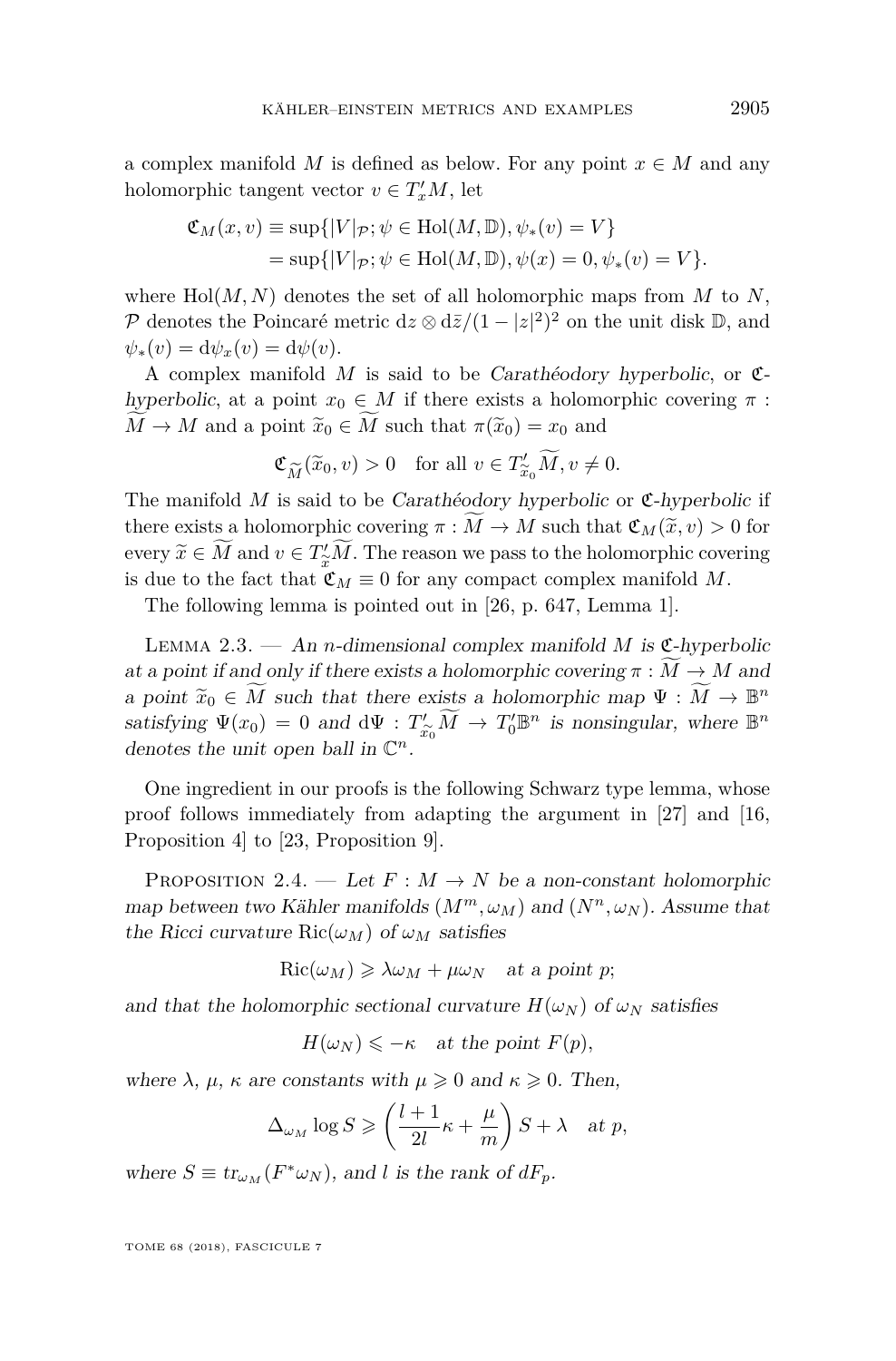Another ingredient is the quasi-bounded geometry established in [\[25,](#page-21-3) Theorem 9], using W. X. Shi's derivative estimates of curvature [\[18\]](#page-21-8) (compare [\[25,](#page-21-3) Lemma 13]).

<span id="page-6-4"></span>LEMMA 2.5. — Let  $(M, \omega)$  be an *n*-dimensional complete Kähler manifold with holomorphic curvature  $-B \leq H(\omega) \leq A$  for two positive constants *A* and *B*. Then,

- <span id="page-6-0"></span>(1) the manifold *M* admits a complete Kähler metric  $\omega_1$  such that  $\omega_1$ is quasi-isometric to  $\omega$ , and the curvature tensor of  $\omega_1$  and its kth covariant derivatives are bounded by constants depending only on *n, A, B*, and *k*.
- <span id="page-6-1"></span>(2) Furthermore,  $(M, \omega_1)$  has the quasi-bounded geometry in the following sense: There exists a constant *r >* 0 depending only in *n*, *A* and *B* such that for every point  $x \in M$ , there is a nonsingular map  $\psi_x : B(r) \to M$ ,  $\psi_x(0) = x$ , such that

$$
C^{-1}\omega_{\mathbb{C}^n} \leqslant \psi_x^*\omega_1 \leqslant C\omega_{\mathbb{C}^n} \quad \text{on } B(r),
$$

with constant  $C > 0$  depending only on *n*, *A*, *B*, and that the *k*th derivatives of metric components of  $\psi_x^* \omega_1$  on  $B(r)$  with respect to the natural coordinates in  $\mathbb{C}^n$  are bounded by constants depending only on  $n, A, B$ , and  $k$ . Here  $B(r)$  denotes an open ball in  $\mathbb{C}^n$  of radius *r* centered at the origin, and  $\omega_{\mathbb{C}^n}$  is the standard Kähler form on  $\mathbb{C}^n$ .

<span id="page-6-2"></span>(3) Assume  $E \subset M$  is either a compact set or satisfies that  $M \setminus E$  is a bounded domain. If  $dd^c \log \omega^n \ge A_1 \omega$  on  $M \setminus E$  for some constant  $A_1 > 0$ , then

$$
dd^c \log \omega_1^n \geqslant \frac{A_1}{4} \omega_1 \quad \text{on } M \setminus E.
$$

Proof. — Statement [\(1\)](#page-6-0) follows from Shi's derivative estimates, and statement [\(2\)](#page-6-1) follows from statement [\(1\)](#page-6-0) and [\[25,](#page-21-3) Theorem 9(1)]. Only statement [\(3\)](#page-6-2) requires a proof.

<span id="page-6-3"></span>Let us recall the approach of Ricci flow and set up the notation. Consider

(2.1) 
$$
\begin{cases} \frac{\partial}{\partial t} g_{\alpha\bar{\beta}}(x,t) = -4R_{\alpha\bar{\beta}}(x,t), & x \in M, t \geq 0, \\ g_{\alpha\bar{\beta}}(x,0) = g_{\alpha\bar{\beta}}(x), & x \in M, \end{cases}
$$

where  $g_{\alpha\bar{\beta}}(x)$  is the metric component of  $\omega$  at *x*. By Shi's derivative estimates, there exists a constant  $\theta_0(n) > 0$  depending only on *n* such that [\(2.1\)](#page-6-3) admits a smooth family of Kähler metrics  ${g_{\alpha \bar{\beta}}(x,t)}$  for  $0 \le$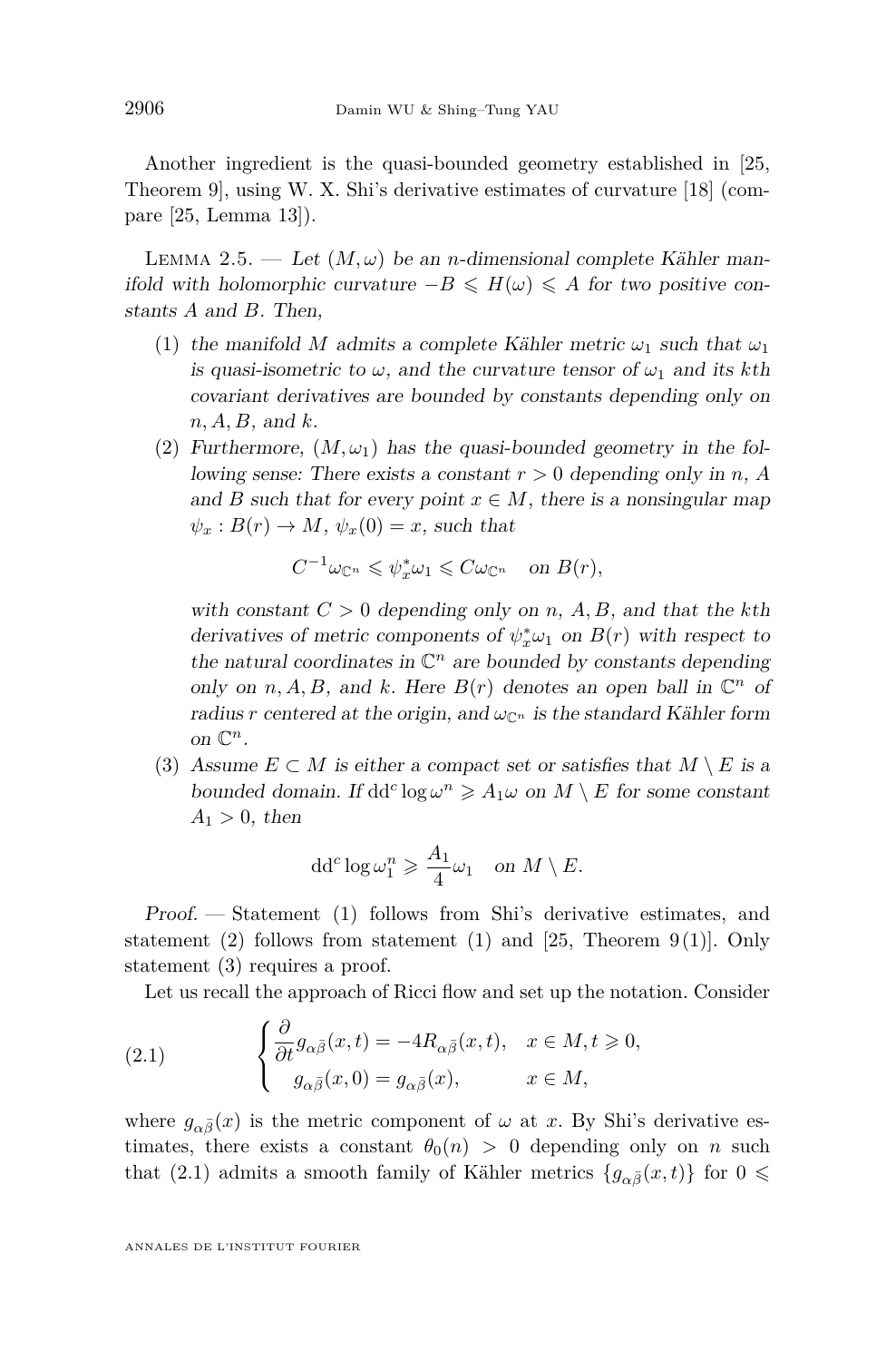$t \le \theta_0(n)/(A+B)$ , satisfying for each  $l \in \mathbb{Z}_{\ge 0}$ ,

(2.2) 
$$
\sup_{x \in M} |\nabla^l R_{\alpha \bar{\beta} \gamma \bar{\sigma}}(x, t)|_{g_{\alpha \bar{\beta}}(x, t)}^2 \leq \frac{C(l, n)(A + B)^2}{t^l},
$$
 for all  $0 < t \leq \frac{\theta_0(n)}{A + B}.$ 

It follows that

$$
e^{-C(n)}g_{\alpha\bar{\beta}}(x)\leqslant g_{\alpha\bar{\beta}}(x,t)\leqslant e^{C(n)}g_{\alpha\bar{\beta}}(x).
$$

for all  $0 < t \leq \theta_0(n)/(A+B)$ . Here  $C(n) > 0$  denotes a generic constant depending only on *n*. Thus, for an arbitrary  $t \in (0, \theta_0(n)/(A+B))$ ,

$$
\omega_1(x,t) = \frac{\sqrt{-1}}{2} g_{\alpha\bar{\beta}}(x,t) \mathrm{d}z^{\alpha} \wedge \mathrm{d}\bar{z}^{\beta}
$$

satisfies statement [\(1\)](#page-6-0) and [\(2\)](#page-6-1).

For statement [\(3\)](#page-6-2), if  $M \setminus E$  is a bounded domain then its closure  $\overline{M \setminus E}$ is compact in *M*. Then,  $(M \setminus E) \times [0, \theta_0(n)/(A+B)]$  is compact in  $M \times$  $[0, \theta_0(n)/(A+B)]$ . Note that  $dd^c \log \omega^n \geqslant A_1 \omega$  is the same as  $-R_{\alpha\bar{\beta}}(x) \geqslant$  $A_1 g_{\alpha\bar{\beta}}(x)$ . By the uniform continuity, there exists a small  $0 < t_0 <$  $\theta_0(n)/(A+B)$ , depending on *E*, such that

$$
R_{\alpha\bar{\beta}}(x,t) + \frac{A_1}{2} g_{\alpha\bar{\beta}}(x,t) \leq 0, \quad x \in M \setminus E, 0 < t \leq t_0.
$$

Thus, then  $\omega_1 = \{g_{\alpha\bar{\beta}}(x, t_0)\}\$  satisfies statements [\(1\)](#page-6-0), [\(2\)](#page-6-1), and [\(3\)](#page-6-2).

To show [\(3\)](#page-6-2) when *E* is a compact subset of *M*, we first apply the uniform continuity on  $\partial E \times [0, \theta_0(n)/(A+B)]$  to obtain a small  $0 < t_1 < \theta_0(n)/(A+B)$ *B*) such that

$$
R_{\alpha\bar{\beta}}(x,t) + \frac{A_1}{2} g_{\alpha\bar{\beta}}(x,t) \leq 0, \quad \text{for all } (x,t) \in \partial E \times [0,t_1].
$$

Note that

$$
\frac{\partial}{\partial t}R_{\alpha\bar{\beta}} = 4\Delta R_{\alpha\bar{\beta}} + 4g^{\mu\bar{\nu}}g^{\gamma\bar{\sigma}}R_{\alpha\bar{\beta}\mu\bar{\sigma}}R_{\gamma\bar{\nu}} - 4g^{\mu\bar{\nu}}R_{\alpha\bar{\nu}}R_{\mu\bar{\beta}}.
$$

It follows that

$$
\left(\frac{\partial}{\partial t}R_{\alpha\bar{\beta}}\right)\eta^{\alpha}\bar{\eta}^{\beta} \leqslant 4(\Delta R_{\alpha\bar{\beta}})\eta^{\alpha}\bar{\eta}^{\beta} + C(n)(A+B)^{2}|\eta|^{2},
$$

for all  $x \in M$  and  $0 \leq t \leq t_1$ . Applying Proposition [2.6](#page-8-0) below with  $W_{\alpha \bar{\beta}} =$  $R_{\alpha\bar{\beta}}$ ,  $\kappa = A_1/2$ ,  $k_0 = C(n)(A + B)^2$ ,  $C_0 = C(n)(A + B)$ , and  $C_1 =$  $C(n)(A+B)^2$  yields

$$
R_{\alpha\bar{\beta}}(x,t)\eta^{\alpha}\bar{\eta}^{\beta} \leqslant C(n)(A+B)^{2}t - \frac{A_{1}}{2}
$$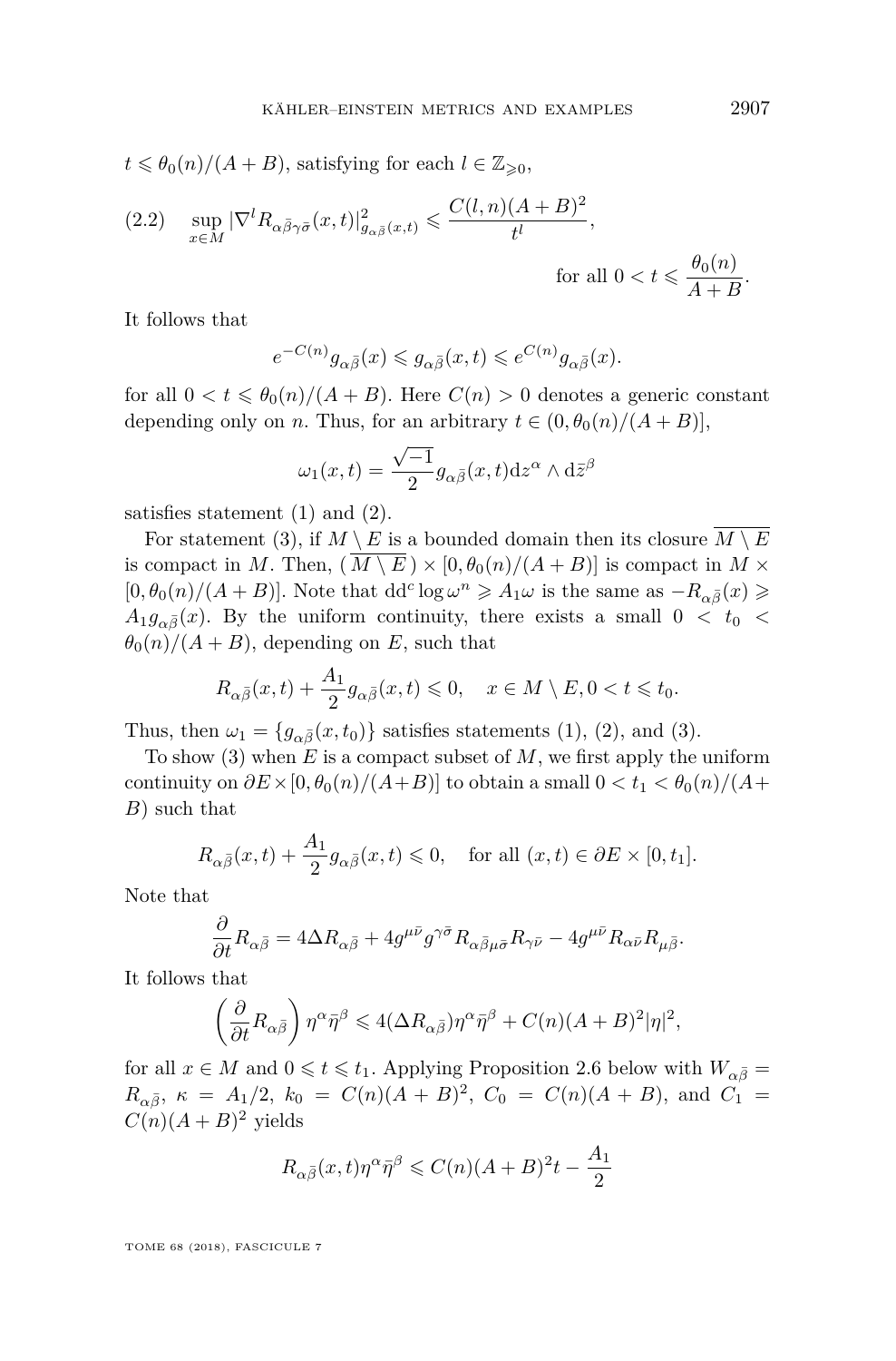for all  $x \in M \setminus E$ ,  $\eta \in T'_xM$ ,  $|\eta| = 1$ ,  $0 \leqslant t \leqslant t_1$ . Let

$$
t_2 = \min\left\{t_1, \frac{A_1}{C(n)(A+B)^2}\right\} > 0.
$$

Then,

$$
R_{\alpha\bar{\beta}}(x,t_2) \leqslant -\frac{A_1}{4}g_{\alpha\bar{\beta}}(x,t_2), \quad x \in M \setminus E.
$$

Hence, the metric  $\omega_1 = \{g_{\alpha\bar{\beta}}(x,t_2)\}\$  satisfies requirements [\(1\)](#page-6-0), [\(2\)](#page-6-1), [\(3\)](#page-6-2).  $\Box$ 

<span id="page-8-0"></span>PROPOSITION 2.6. — Assume on a complete noncompact Kähler manifold *M* the Ricci flow equation

(2.3) 
$$
\frac{\partial}{\partial t} g_{\alpha\bar{\beta}}(x,t) = -4R_{\alpha\bar{\beta}}(x,t), \text{ on } M \times [0,T],
$$

admits a smooth solution  $g_{\alpha\bar{\beta}}(x,t) > 0$  for all  $x \in M$  and  $0 \leq t \leq T$ , whose curvature tensor satisfying

(2.4) 
$$
\sup_{M \times [0,T]} |R_{\alpha \bar{\beta} \gamma \bar{\sigma}}(x,t)|^2 \leq k_0
$$

for some constant  $k_0 > 0$ . Suppose a smooth tensor  $\{W_{\alpha\bar{\beta}}(x,t)\}$  on *M* with complex conjugation  $\overline{W}_{\alpha\bar{\beta}}(x,t) = W_{\beta\bar{\alpha}}(x,t)$  satisfies

(2.5) 
$$
\left(\frac{\partial}{\partial t}W_{\alpha\bar{\beta}}\right)\eta^{\alpha}\bar{\eta}^{\beta} \leqslant (\Delta W_{\alpha\bar{\beta}})\eta^{\alpha}\bar{\eta}^{\beta} + C_{1}|\eta|_{\omega(x,t)}^{2},
$$

 $\int$  for all  $x \in M$ ,  $\eta \in T'_xM$ ,  $0 \leqslant t \leqslant T$ , where  $\Delta \equiv 2g^{\alpha \bar{\beta}}(x, t)(\nabla_{\bar{\beta}} \nabla_{\alpha} + \nabla_{\alpha} \nabla_{\bar{\beta}})$ and *C*<sup>1</sup> is a constant. Let

$$
h(x,t) = \max\left\{W_{\alpha\bar{\beta}}\eta^{\alpha}\bar{\eta}^{\beta}; \eta \in T'_xM, |\eta|_{\omega(x,t)} = 1\right\},\
$$

for all  $x \in M$  and  $0 \leq t \leq T$ . Suppose that

(2.6) 
$$
\sup_{x \in M, 0 \leqslant t \leqslant T} |h(x, t)| \leqslant C_0,
$$

<span id="page-8-1"></span>(2.7) 
$$
\sup_{x \in M \setminus E} h(x,0) \leqslant -\kappa,
$$

<span id="page-8-2"></span>(2.8) 
$$
\sup_{x \in \partial E, 0 \leq t \leq T} h(x, t) \leq -\kappa,
$$

for some constants  $C_0 > 0$  and  $\kappa$ , where  $E \subset M$  is compact. Then,

$$
h(x,t) \leqslant \left(4C_0\sqrt{nk_0} + C_1\right)t - \kappa.
$$

for all  $x \in M \setminus E$ ,  $0 \leq t \leq T$ .

ANNALES DE L'INSTITUT FOURIER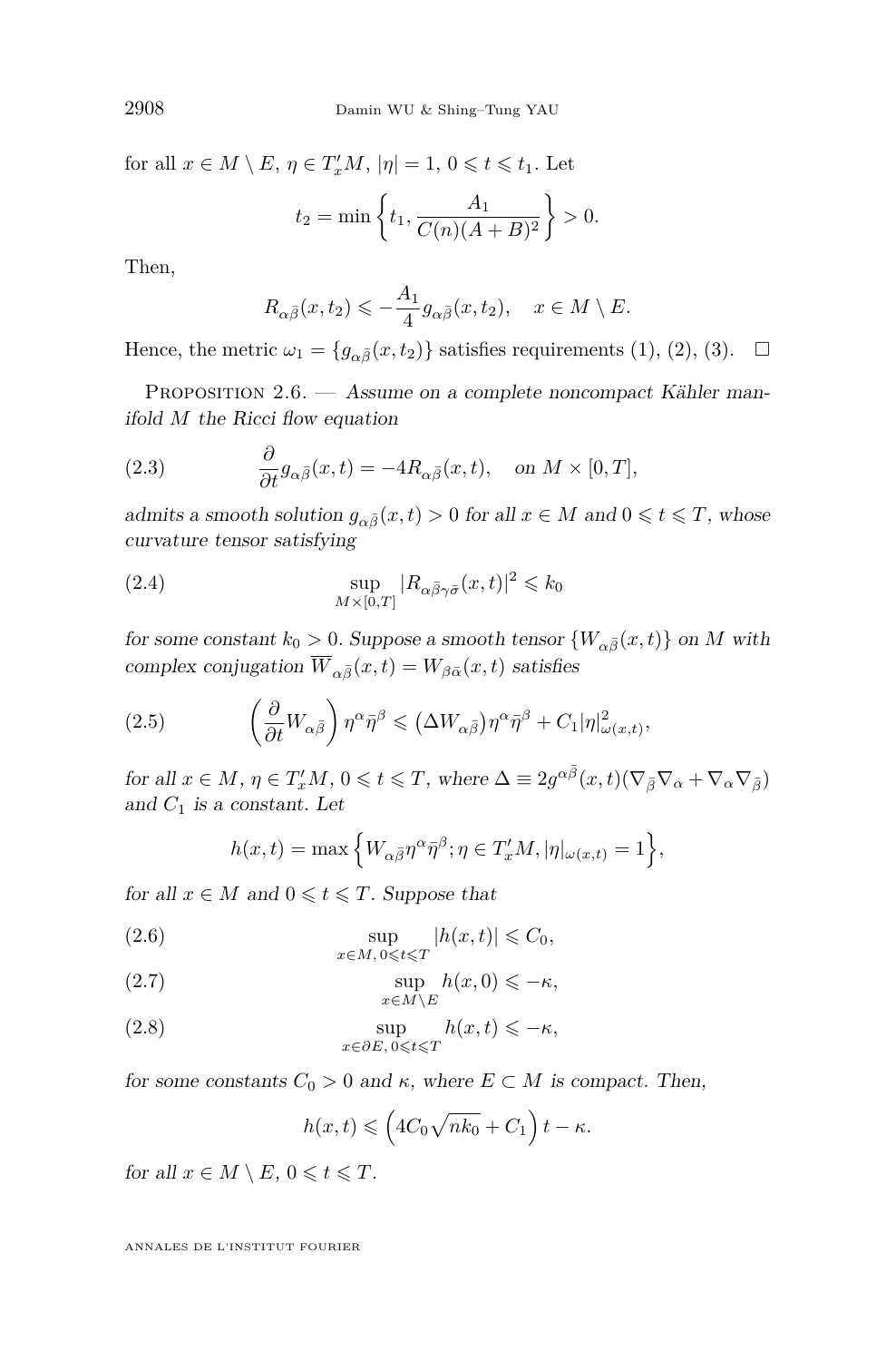Proof. — The argument is similar to that of [\[25,](#page-21-3) Lemma 15]. We only point out the differences. Suppose there exist  $(x_1, t_1) \in (M \setminus E) \times [0, T]$ such that

$$
h(x_1, t_1) - Ct_1 + \kappa > 0, \quad C \equiv 4C_0\sqrt{nk_0} + C_1.
$$

By [\(2.7\)](#page-8-1), we have  $t_1 > 0$ . Invoke the function  $\theta(x, t) \in C^\infty(M \times [0, T])$  with

$$
0 < \theta(x, t) \leq 1,
$$
\n
$$
\frac{\partial \theta}{\partial t} - \Delta \theta + 2 \frac{|\nabla \theta|^2}{\theta} \leq -\theta
$$
\n
$$
\frac{C_2^{-1}}{1 + d_0(x, x_0)} \leq \theta(x, t) \leq \frac{C_2}{d_0(x, x_0)}
$$

on  $M \times [0, T]$ , where  $x_0 \in M$  is a fixed point and  $d_0$  is the distance with respect to  $g_{\alpha\bar{\beta}}(x,0)$  (cf. [\[18,](#page-21-8) p. 124, Lemma 4.6]). Then,

$$
0 < m_0 \equiv \sup_{x \in M \setminus E, 0 \le t \le T} \left[ (h(x, t) - Ct + \kappa) \theta(x, t) \right] < C_0 + |\kappa|.
$$

Now pick a geodesic ball  $B(x_0; \Lambda)$  with respect to  $d_0$  centered at  $x_0$  of radius

$$
\Lambda = \max \left\{ \frac{2C_2(C_0 + |\kappa|)}{m_0}, \ \max_{y \in E} d_0(x_0, y) + 1 \right\} > 0.
$$

Then,  $B(x_0, \Lambda) \supset E$ , and for all  $x \in M$  with  $d_0(x, x_0) \geq \Lambda$ ,

$$
(h(x,t) - Ct + \kappa)\theta(x,t) \leqslant \frac{C_2(C_0 + |\kappa|)}{1 + d_0(x,x_0)} \leqslant \frac{m_0}{2}.
$$

Thus,  $(h(x, t) - Ct + \kappa)\theta$  must attain its supremum  $m_0$  at a point

$$
(x_*,t_*) \in ((B(x_0;\Lambda) \setminus E) \sqcup \partial E) \times [0,T].
$$

By [\(2.7\)](#page-8-1), we have  $t_* > 0$ . Notice that  $x_* \notin \partial E$ , by virtue of [\(2.8\)](#page-8-2). Hence,

$$
x_* \in B(x_0; \Lambda) \setminus E,
$$

that is,  $x_*$  is an interior point. This allows us to apply the maximum principle to get a contradiction.

The rest of the proof follows entire the same as that of [\[25,](#page-21-3) Lemma 15], with the factor 4 instead of 8 in the estimate, which is due to

$$
\frac{\partial}{\partial t} \left( \frac{W_{\alpha\bar{\beta}} \eta^{\alpha} \bar{\eta}^{\beta}}{|\eta|^2} \right) = \frac{1}{|\eta|^2} \left( \frac{\partial}{\partial t} W_{\alpha\bar{\beta}} \right) \eta^{\alpha} \bar{\eta}^{\beta} + \frac{4}{|\eta|^4} (R_{\gamma\bar{\sigma}} \eta^{\gamma} \bar{\eta}^{\sigma}) (W_{\alpha\bar{\beta}} \eta^{\alpha} \bar{\eta}^{\beta}),
$$
if  $\partial \eta / \partial t = 0$ .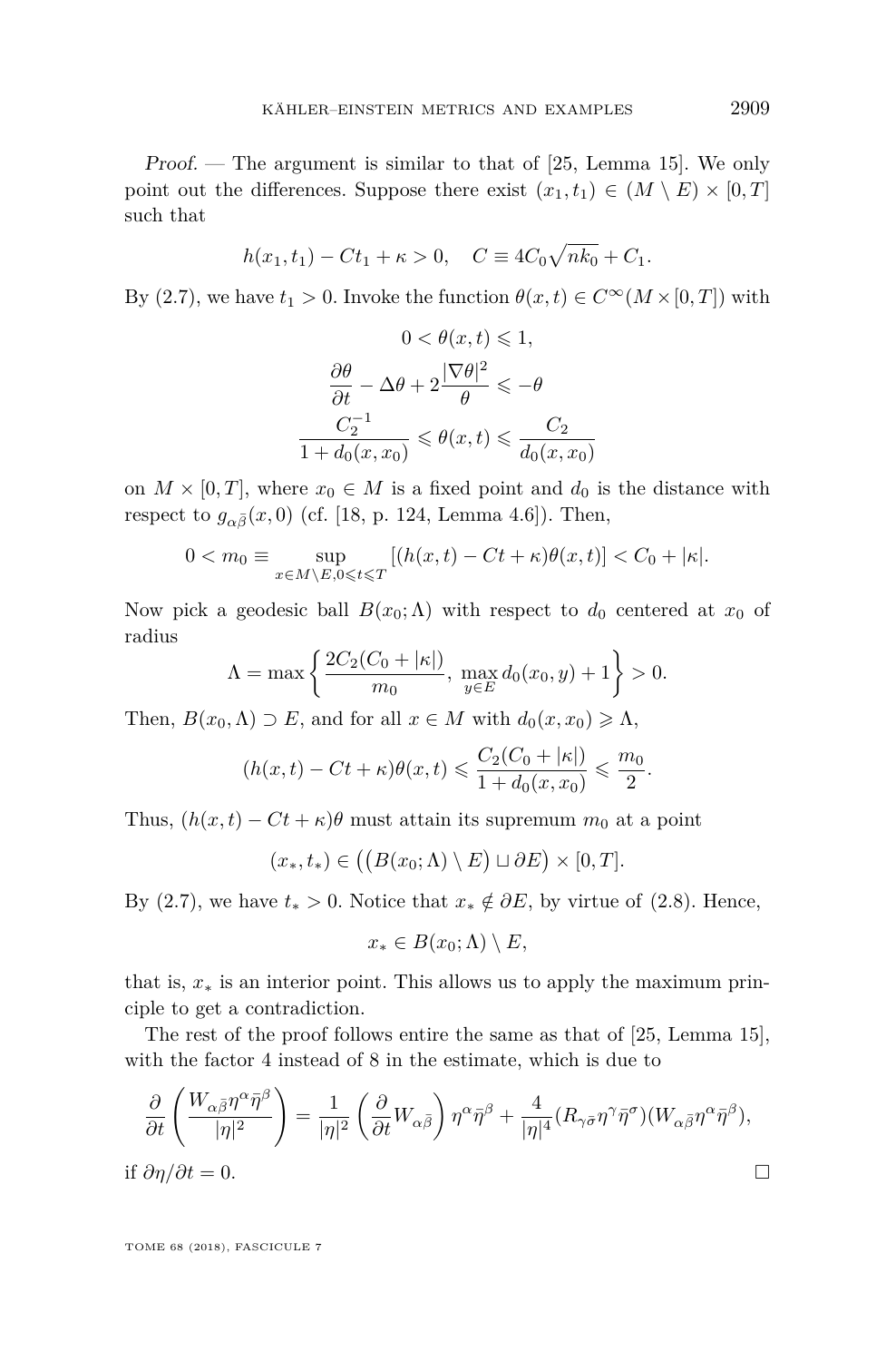#### **3. Theorem [1.3](#page-2-1) and hyperbolicity**

We first prove Theorem [1.3.](#page-2-1) Then, we indicate its application to the Carathéodory hyperbolicity.

Proof of Theorem  $1.3.$  — By Lemma [2.5,](#page-6-4) we can assume, without loss of generality, that  $(M, \omega)$  has quasi-bounded geometry. Consider the Monge-Ampère equation

$$
(\text{MA})_t \qquad \begin{cases} (t\omega + \text{dd}^c \log \omega^n + \text{dd}^c u)^n = e^u \omega^n, \\ c_t^{-1} \omega \leq \omega_t \equiv t\omega + \text{dd}^c \log \omega^n + \text{dd}^c u \leq c_t \omega \quad \text{on } M, \end{cases}
$$

where  $dd^c \log \omega^n = -\text{Ric}(\omega)$ ,  $n = \dim M$ , and the constant  $c_t > 1$  may depend on *t*. We use the continuity method to produce a solution for  $t = 0$ . The nonemptyness, openness, and the estimate  $\sup_M u \leq C$  follow from the same arguments in [\[25,](#page-21-3) Lemma 31]. We denote by *C* the generic constant depending only on *n* and *ω*.

To get the second order estimate we pass to the covering space  $\tilde{M}$ . Let  $\widetilde{\omega} = \pi^* \omega$ ,  $\widetilde{u} = \pi^* u$ , and  $\widetilde{\omega}_t = \pi^* \omega_t$ . Note that both  $\widetilde{\omega}$  and  $\widetilde{\omega}_t$  are Kähler, since *d* semmutes with  $\pi^*$ . By Bronesition 2.1, the metrics  $\widetilde{\omega}$  and  $\widetilde{\omega}$  are since *d* commutes with  $\pi^*$ . By Proposition [2.1,](#page-4-0) the metrics  $\tilde{\omega}$  and  $\tilde{\omega}_t$  are both complete, satisfying

$$
\widetilde{\omega_t}^n = e^{\widetilde{u}} \widetilde{\omega}^n \quad \text{on } \widetilde{M}.
$$

This implies

$$
\operatorname{Ric}(\widetilde{\omega}_t) = -\widetilde{\omega}_t + t\widetilde{\omega} \geqslant -\widetilde{\omega}_t.
$$

For each  $x \in M$ , applying Proposition [2.4](#page-5-0) to  $F : (M, \widetilde{\omega_t}) \to (N, \omega_N)$  yields

$$
\Delta_{\widetilde{\omega}_t} \log \widetilde{S} \geqslant \left(\frac{l+1}{2l} + \frac{t}{n}\right) \widetilde{S} - 1,
$$

where  $\widetilde{S} = \text{tr}_{\widetilde{\omega}_t}(F^*\omega_N)$ , and *l* is the rank of d*F* at a point in  $\widetilde{M}$ , and  $l \geq n$ by the assumption [\(1.1\)](#page-3-6). Since  $\tilde{\omega}_t$  is complete with Ricci curvature bounded below by −1, we apply the second author's upper bound lemma (see, for example, [\[1,](#page-20-8) p. 353, Theorem 8]) to obtain

$$
\widetilde{S} \leqslant \frac{2n}{n+1}.
$$

Then,

$$
C_1 \widetilde{\omega} \leqslant F^* \omega_N \leqslant \frac{2n}{n+1} \widetilde{\omega}_t
$$
 at  $\widetilde{x}$ .

It follows that

$$
C_1 \omega \leqslant \frac{2n}{n+1} \omega_t
$$
 at  $x = \pi(\tilde{x})$ .

ANNALES DE L'INSTITUT FOURIER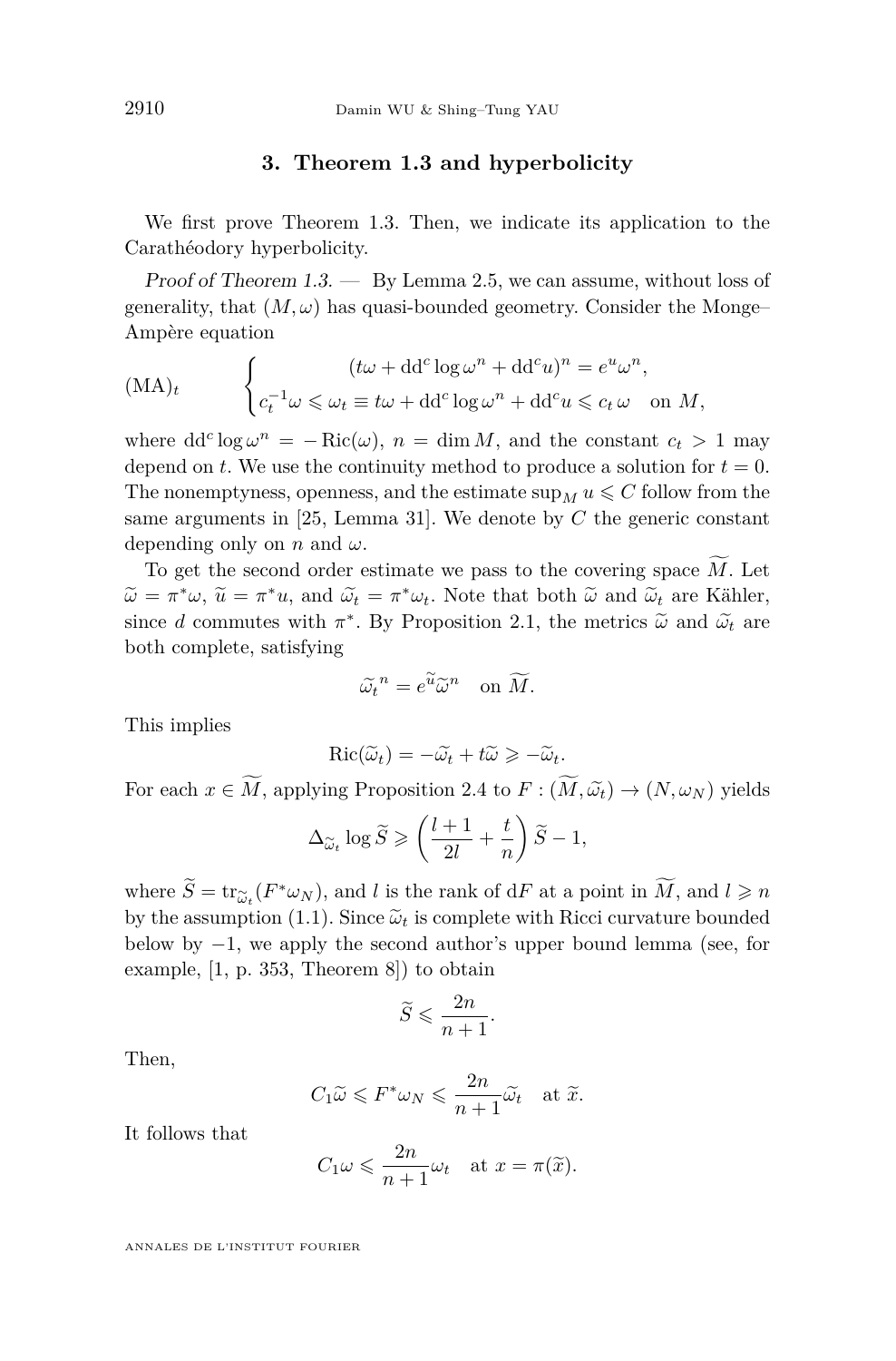This together with  $\sup_M u \leq C$  imply the desired second order estimate

$$
\frac{(n+1)C_1}{2n}\omega \leq \omega_t \leq C\omega,
$$

as in [\[25,](#page-21-3) Lemma 29]. The closedness of *T* then follows from the same process as in [\[25,](#page-21-3) Lemma 29]. Hence,  $t = 0 \in T$ . This establishes the existence of the desired Kähler–Einstein metric.

The uniqueness of a complete Kähler–Einstein metric with negative scalar curvature is a standard result, as a consequence of the second author's Schwarz lemma (see [\[2,](#page-20-9) Proposition 5.5] for example). The proof is therefore completed.  $\square$ 

Proof of Corollary  $1.4.$  — For statement  $(1)$ , it suffices to verify condition [\(1.1\)](#page-3-6) in Theorem [1.3.](#page-2-1) This follows immediately from the compactness of *M* and the Carathéodory hyperbolicity. More precisely, by Lemma [2.2,](#page-4-1) there exists a compact subset  $\widetilde{\Sigma} \subset \widetilde{M}$  such that  $\pi(\widetilde{\Sigma}) \supset M$ . It is then sufficient to verify  $(1.1)$  on  $\Sigma$ .

By Lemma [2.3,](#page-5-1) for each  $\tilde{x} \in \tilde{\Sigma}$ , there is a nonsingular holomorphic map  $\Psi_{\widetilde{x}} : \widetilde{M} \to \mathbb{B}^n$ . By the inverse function theorem,  $\Psi_{\widetilde{x}}$  is a biholomorphism on a neighborhood  $U_{\widetilde{\alpha}}$  of  $\widetilde{x}$  in  $M$ , and satisfies

$$
c_{\widetilde{x}}^{-1}\widetilde{\omega}\leqslant\Psi_{\widetilde{x}}^*\omega_{\mathfrak{B}}\leqslant c_{\widetilde{x}}\widetilde{\omega}\quad\text{on }U_{\widetilde{x}},
$$

where  $\omega_{\mathfrak{B}} \equiv -dd^c \log(1 - |z|^2)$  is the Bergman metric on  $\mathbb{B}^n$  with holomorphic sectional curvature identically equal to  $-2$ , and  $c_{\tilde{x}} > 0$  is a constant depends on  $\tilde{x}$ .

Fix a finite cover  $\{U_{\widetilde{\mathbf{x}}_j}\}_{j=1}^N$  for  $\Sigma$ . Let

$$
C_M = \max\{c_{\widetilde{x}_1}, \ldots, c_{\widetilde{x}_N}\} > 0.
$$

Then, the constant  $C_M > 0$  depending only on *M* such that

$$
C_M^{-1}\widetilde{\omega}\leqslant \Psi_{\widetilde{x}}^*\omega_{\mathfrak{B}} \quad \text{for all } \widetilde{x}\in \widetilde{\Sigma}.
$$

This completes the proof of statement [\(1\)](#page-3-1).

For statement [\(2\)](#page-3-2), one cannot expect to have [\(1.1\)](#page-3-6). However, we can still use the approach of Theorem [1.3.](#page-2-1) By [\[23,](#page-21-0) Proposition 8], for each small  $t > 0$ , there exists a smooth function *u* on *M* satisfies the Monge–Ampère type equation

<span id="page-11-0"></span>
$$
(\text{MA})_t \qquad \begin{cases} (t\omega + \text{dd}^c \log \omega^n + \text{dd}^c u)^n = e^u \omega^n, \\ \omega_t \equiv t\omega + \text{dd}^c \log \omega^n + \text{dd}^c u > 0 \quad \text{on } M. \end{cases}
$$

It follows that the Ricci curvature

$$
Ric(\omega_t) = -\omega_t + t\omega.
$$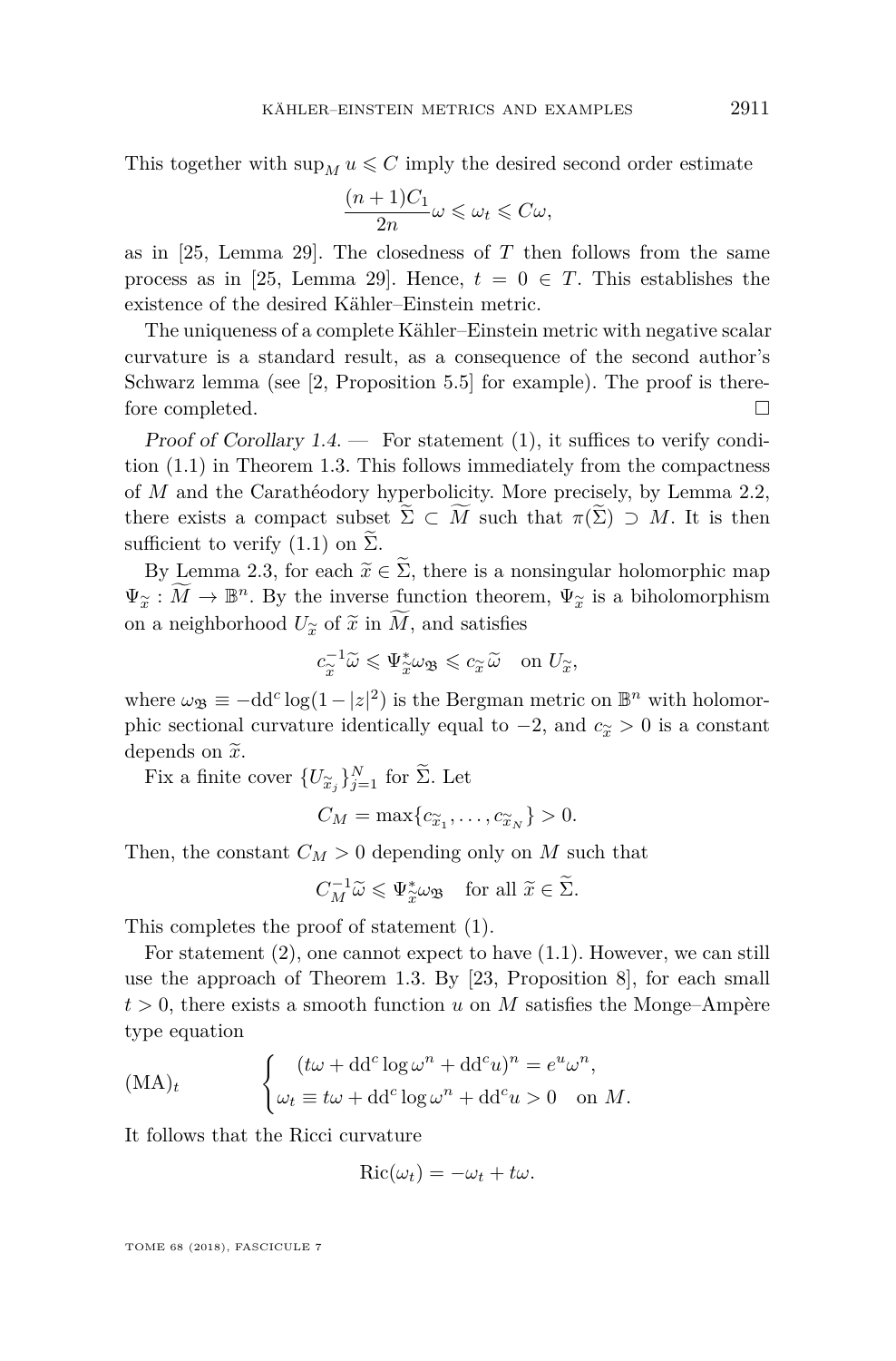Let  $\pi : \widetilde{M} \to M$  be the holomorphic covering space of *M* satisfying that there exists a point  $\tilde{x}_0 \in M$  such that  $\mathfrak{C}_{\widetilde{M}}(\tilde{x}_0, v) > 0$  for every nonzero  $v \in \mathcal{T}'$ .  $\widetilde{M}$  By Lemma 2.3, there exists a holomorphic map  $\Psi : \widetilde{M} \to \mathbb{R}^n$  $v \in T'_{\widetilde{x}_0} \widetilde{M}$ . By Lemma [2.3,](#page-5-1) there exists a holomorphic map  $\Psi : \widetilde{M} \to \mathbb{B}^n$ such that  $\Psi(\tilde{x}_0) = 0$  and  $\Psi_* : T'_{\tilde{x}_0} \widetilde{M} \to T'_0 \mathbb{B}^n$  is nonsingular.

Let  $\widetilde{\omega} = \pi^* \omega$  be the pullback metric on *M*. Then,

<span id="page-12-0"></span>
$$
\widetilde{\omega}_t \equiv \pi^* \omega_t = t \widetilde{\omega} + \mathrm{d} \mathrm{d}^c \log \widetilde{\omega}^n + \mathrm{d} \mathrm{d}^c \widetilde{u}, \quad \widetilde{u} = \pi^* u.
$$

Both  $\tilde{\omega}$  and  $\tilde{\omega}_t$  are complete Kähler metrics. Equation  $(MA)_t$  $(MA)_t$  induces an equation on  $\widetilde{M}$ :

(3.1) 
$$
\widetilde{\omega}_t^n = (t\widetilde{\omega} + dd^c \log \widetilde{\omega}^n + dd^c \widetilde{u})^n = e^{\widetilde{u}} \widetilde{\omega}^n.
$$

Applying the maximum principle to  $(MA)_t$  $(MA)_t$  yields  $\sup_M u \leq C$ , which is the same as

$$
\sup_{\widetilde{M}} \widetilde{u} \leqslant C.
$$

To get the  $C^2$  estimate of  $(MA)_t$  $(MA)_t$ , we shall make use of  $(3.1)$ . It follows that

$$
\operatorname{Ric}(\widetilde{\omega}_t) = -\widetilde{\omega}_t + t\omega \geqslant -\widetilde{\omega}_t.
$$

Apply Proposition [2.4](#page-5-0) to  $\Psi : (\widetilde{M}, \widetilde{\omega}_t) \to (\mathbb{B}^n, \omega_{\mathfrak{B}})$  with  $\widetilde{S} = \text{tr}_{\widetilde{\omega}_t}(\Psi^* \omega_{\mathfrak{B}})$  to obtain that obtain that

$$
\Delta_{\widetilde{\omega}_t} \log \widetilde{S} \geqslant \left(\frac{l+1}{l} + \frac{t}{n}\right) \widetilde{S} - 1,
$$

where *l* is the rank of  $d\Psi$  at a point. Applying the maximum principle yields

$$
\widetilde{S} \leqslant \left(\frac{l+1}{l}+\frac{t}{n}\right)^{-1} \leqslant \frac{l}{l+1}
$$

*.*

By the assumption and Lemma [2.3,](#page-5-1)  $d\Psi$  at  $\tilde{x}_0$  has rank *n*. It follows that

$$
C_0^{-1}\widetilde{\omega}\leqslant\Psi^*\omega_{\mathfrak{B}}\leqslant C_0\widetilde{\omega}\quad\text{at }\widetilde{x}_0.
$$

Here  $C_0 > 0$  is a constant which depends on the fixed point  $\tilde{x}_0$  but not on *t*. Hence,

$$
\operatorname{tr}_{\omega_t} \omega(x_0) = \operatorname{tr}_{\widetilde{\omega}_t} \widetilde{\omega}(\widetilde{x}_0) \leqslant C_0 \widetilde{S}(\widetilde{x}_0) \leqslant \frac{nC_0}{1+n},
$$

where  $x_0 = \pi(\tilde{x}_0)$ . It follows that

$$
e^{-\frac{1}{n}\max_M u} \leqslant \left(\frac{\omega^n}{\omega_t^n}\right)^{1/n} (x_0) \leqslant \frac{\text{tr}_{\omega_t} \omega}{n} (x_0) \leqslant \frac{C_0}{1+n}.
$$

Hence,  $-\max_M u \leq n \log(C_0/(n+1))$ . It then follows from the process [\[24,](#page-21-2) after (8), p. 908] that

$$
\int_M c_1(K_M)^n = \lim_{t \to 0} \int_M \omega_t^n > 0.
$$

ANNALES DE L'INSTITUT FOURIER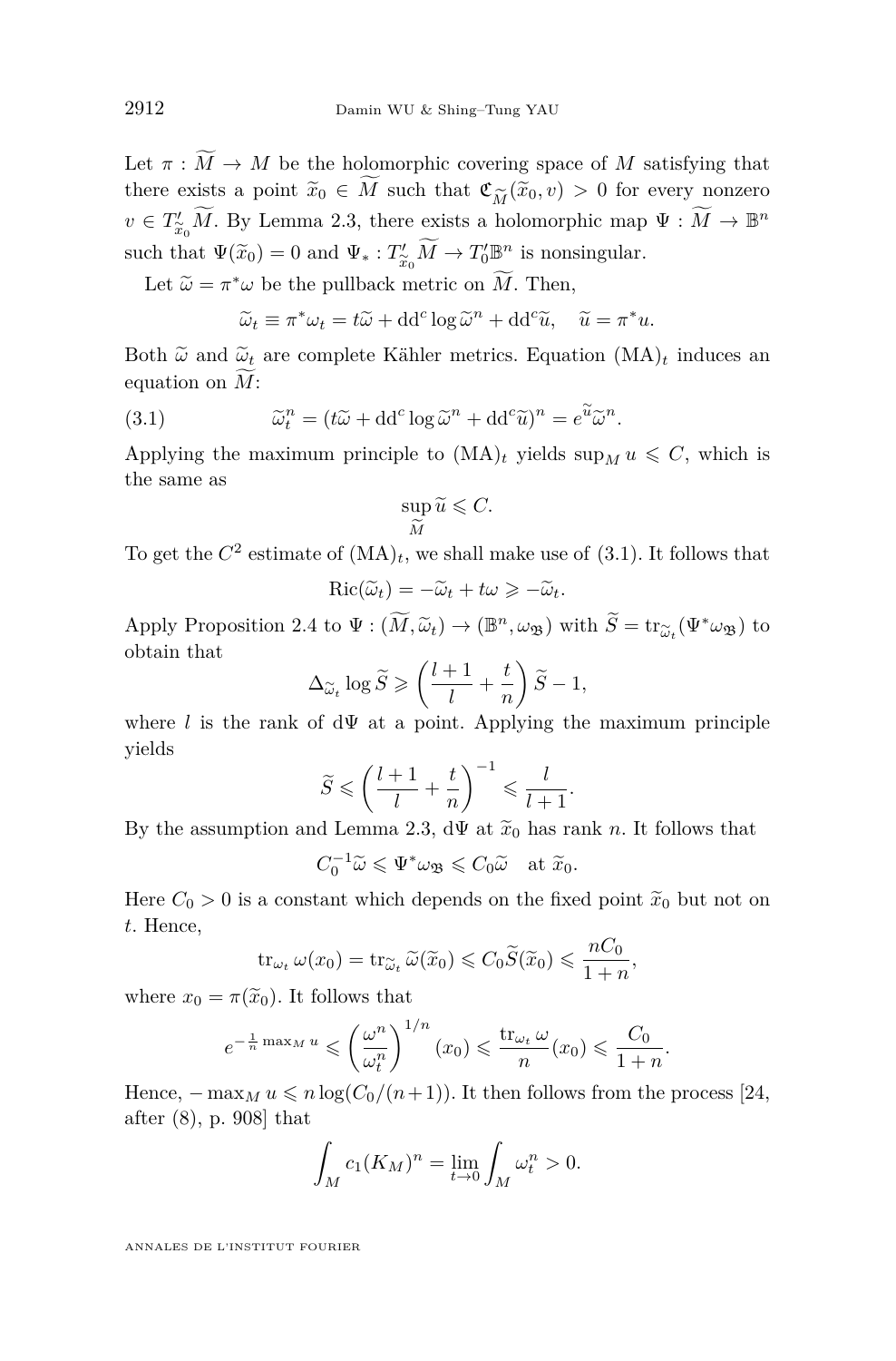This implies the bigness of  $K_M$ , as a consequence of Demailly's Morse inequality.

#### **4. Proof of Theorem [1.5](#page-3-5)**

Proof of Theorem  $1.5$ .  $-$  It is sufficient to show the existence of the Kähler–Einstein metric. As in the proof of Theorem [1.3,](#page-2-1) we use the continuity method to solve the Monge–Ampère type equation

<span id="page-13-1"></span>
$$
\begin{cases} (t\omega + dd^c \log \omega^n + dd^c u)^n = e^u \omega^n, \\ c_t^{-1} \omega \equiv t\omega + dd^c \log \omega^n + dd^c u < c_t \omega \quad \text{on } M \end{cases}
$$

for  $t = 0$ . The nonemptyness and openness follow from the same process as in the proof of Theorem [1.3.](#page-2-1) Furthermore, we have

$$
\sup_M u \leqslant C.
$$

To get the closedness, we lift the equation to  $\tilde{\omega}_t^n = e^{\tilde{u}} \tilde{\omega}^n$  on  $\widetilde{M}$ , where  $\widetilde{\omega} = \pi^* \omega$  and  $\widetilde{\omega}_t = \pi^* \omega_t$  are both complete metrics on  $\widetilde{M}$ .<br>If  $\widetilde{F} \subset \widetilde{M}$  is either compact on  $\widetilde{M} \setminus \widetilde{F}$  is a bounded density

If  $E \subset M$  is either compact or  $M \backslash E$  is a bounded domain with respect to  $\tilde{\omega}$ , then by Lemma [2.5](#page-6-4) we can assume that  $\omega$  and  $\tilde{\omega}$  have the quasi-bounded geometry. In the following, we consider the general case that  $E$  is a closed subset of M.

For each  $\widetilde{x} \in \widetilde{E}$ , we apply Proposition [2.4](#page-5-0) to  $F : (\widetilde{M}, \widetilde{\omega}_t) \to (N, \omega_N)$  to obtain

$$
\Delta_{\widetilde{\omega}_t} \log \widetilde{S} \geqslant \left(\frac{l+1}{l} + \frac{t}{n}\right) \widetilde{S} - 1,
$$

where

$$
\widetilde{S} = \operatorname{tr}_{\widetilde{\omega}_t} (F^* \omega_N).
$$

By assumption [\(2\)](#page-3-4), we have  $l \geq n$ . Applying the second author's upper bound lemma (see, for example, [\[1,](#page-20-8) p. 353, Theorem 8] or [\[22,](#page-21-9) p. 407, Lemma 3.2]) yields

$$
\widetilde{S} \leqslant \frac{n}{n+1}, \quad \text{i.e.,} \quad F^*\omega_N \leqslant \frac{n}{n+1}\widetilde{\omega}_t.
$$

This together with assumption [\(2\)](#page-3-4) imply that

<span id="page-13-0"></span>(4.2) 
$$
C_2 \widetilde{\omega} \leq \frac{2n}{n+1} \widetilde{\omega}_t
$$
, i.e.,  $\operatorname{tr}_{\widetilde{\omega}_t} \widetilde{\omega} \leq \frac{2n}{(n+1)C_2}$  on  $\widetilde{E}$ .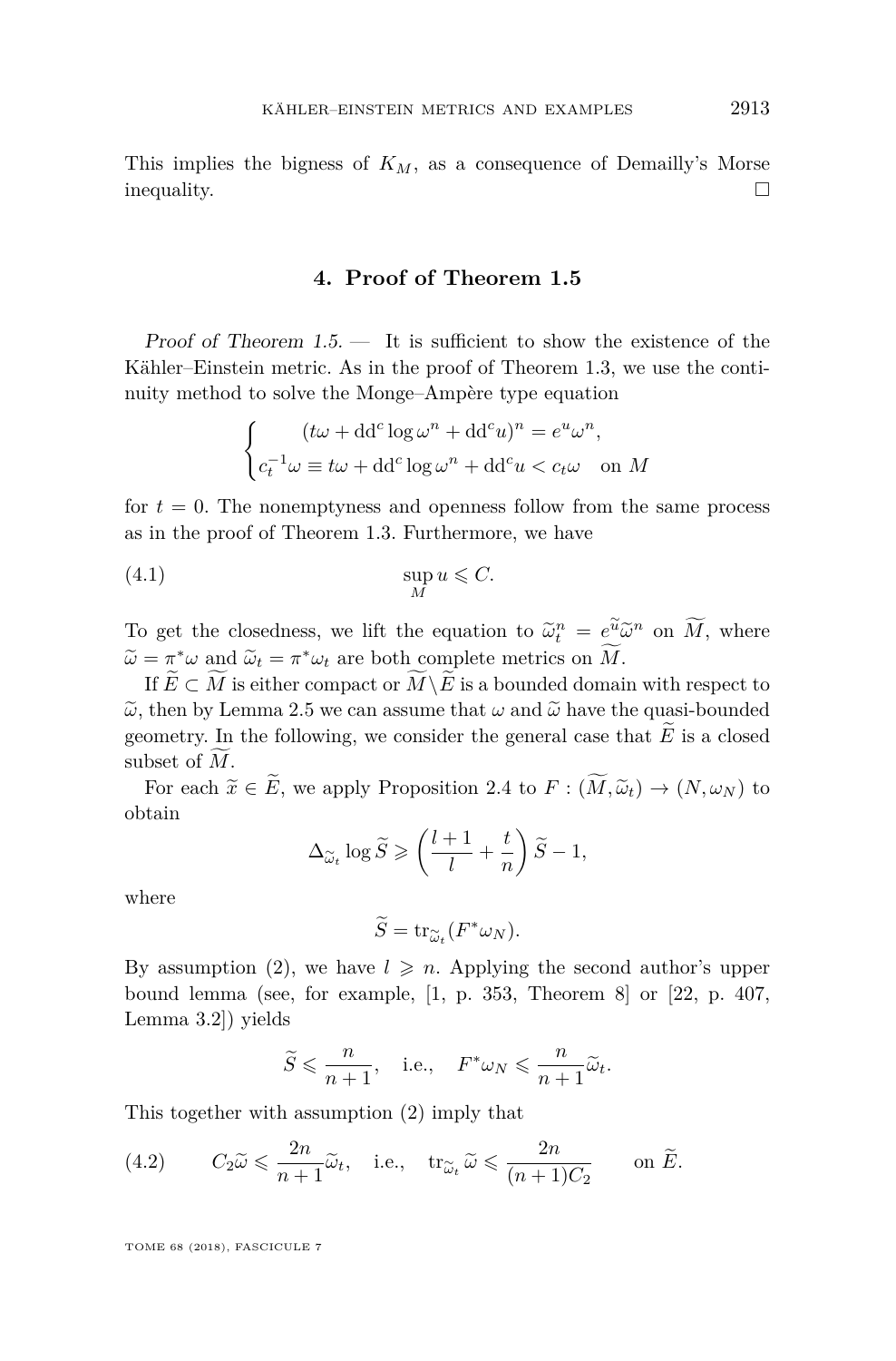It remains to estimate  $\text{tr}_{\tilde{\omega}_t} \tilde{\omega}$  on *M* \ *E*. For this we need  $\inf_{\tilde{M}} \tilde{u}$ . Note at (4.2) implies that that [\(4.2\)](#page-13-0) implies that

<span id="page-14-0"></span>
$$
e^{-\widetilde{u}} = \frac{\widetilde{\omega}^n}{\widetilde{\omega}_t^n} \leqslant \left(\frac{\text{tr}_{\widetilde{\omega}_t} \widetilde{\omega}}{n}\right)^n \leqslant \left(\frac{2}{(n+1)C_2}\right)^n \quad \text{on } \widetilde{E}.
$$

Hence,

(4.3) 
$$
\inf_{\widetilde{E}} \widetilde{u} \geqslant n \log \frac{C_2(n+1)}{2}.
$$

 $E$ <sup>2</sup><br>On the other hand, by assumption [\(1\)](#page-3-3) we can apply the second author's upper bound lemma to

<span id="page-14-2"></span>(4.4) 
$$
(t\widetilde{\omega} + dd^c \log \widetilde{\omega}^n + dd^c \widetilde{u})^n = e^{\widetilde{u}} \widetilde{\omega}^n
$$

on  $\widetilde{M} \setminus \widetilde{E}$  to obtain

<span id="page-14-1"></span>(4.5) 
$$
\inf_{\widetilde{M}\backslash \widetilde{E}} \widetilde{u} \ge \log \frac{(\mathrm{d} \mathrm{d}^c \log \widetilde{\omega}^n)^n}{\widetilde{\omega}^n} \ge -n \log C_1.
$$

Indeed, if  $\tilde{u}$  attains its infimum in  $\tilde{E}$ , then it is already estimated by [\(4.3\)](#page-14-0). If  $\widetilde{u}$  attains its infimum at an interior point in  $\widetilde{M}\setminus\widetilde{E}$ , then [\(4.5\)](#page-14-1) follows from applying the usual maximum principle to [\(4.4\)](#page-14-2). The difficulty lies in the case that  $\tilde{u}$  tends to its infimum at infinity. By assumption [\(1\)](#page-3-3) and [\(4.4\)](#page-14-2), we have

$$
e^{-\widetilde{u}}=\frac{\widetilde{\omega}^n}{\widetilde{\omega}_t^n}\leqslant C_1^{-n}\frac{(\widetilde{\omega}_t-t\widetilde{\omega}-\mathrm{dd}^c\widetilde{u})^n}{\widetilde{\omega}_t^n}\leqslant C_1^{-n}\left[1+\frac{1}{n}\Delta_{\widetilde{\omega}_t}(-\widetilde{u})\right]^n.
$$

We then apply the second author's upper bound lemma or generalized maximum principle to the following inequality

$$
\Delta_{\widetilde{\omega}_t}(-\widetilde{u}) \geqslant nC_1 e^{-\widetilde{u}/n} - n
$$

to obtain  $(4.5)$ . Thus, combining  $(4.3)$  and  $(4.5)$  yields

$$
\inf_{\widetilde{M}} \widetilde{u} \geqslant -C(n, C_1, C_2).
$$

*M*<br>
Applying Proposition [2.4](#page-5-0) with  $N = M$ ,  $F =$  identity map yields

$$
\Delta_{\widetilde{\omega}_t} \left( \log(\mathrm{tr}_{\widetilde{\omega}_t} \widetilde{\omega}) - A \widetilde{u} \right) \geq \left( \frac{t}{n} - \frac{(n+1)\kappa_1}{2n} \right) \mathrm{tr}_{\widetilde{\omega}_t} \widetilde{\omega} - A \Delta_{\widetilde{\omega}_t} \widetilde{u} - 1
$$

$$
\geq \left( A C_1 - \frac{(n+1)\kappa_1}{2n} \right) \mathrm{tr}_{\widetilde{\omega}_t} \widetilde{\omega} - An - 1 \quad \text{on } \widetilde{M} \setminus \widetilde{E},
$$

where  $\kappa_1 = \sup H(\tilde{\omega})$  and we use [\(1\)](#page-3-3) and the fact that  $\text{Ric}(\tilde{\omega}_t) = -\tilde{\omega}_t + t\tilde{\omega} \geq 0$  $-\tilde{\omega}_t$ . Fix a constant *A* such that

$$
AC_1 - \frac{(n+1)\kappa_1}{2n} \geqslant 1.
$$

ANNALES DE L'INSTITUT FOURIER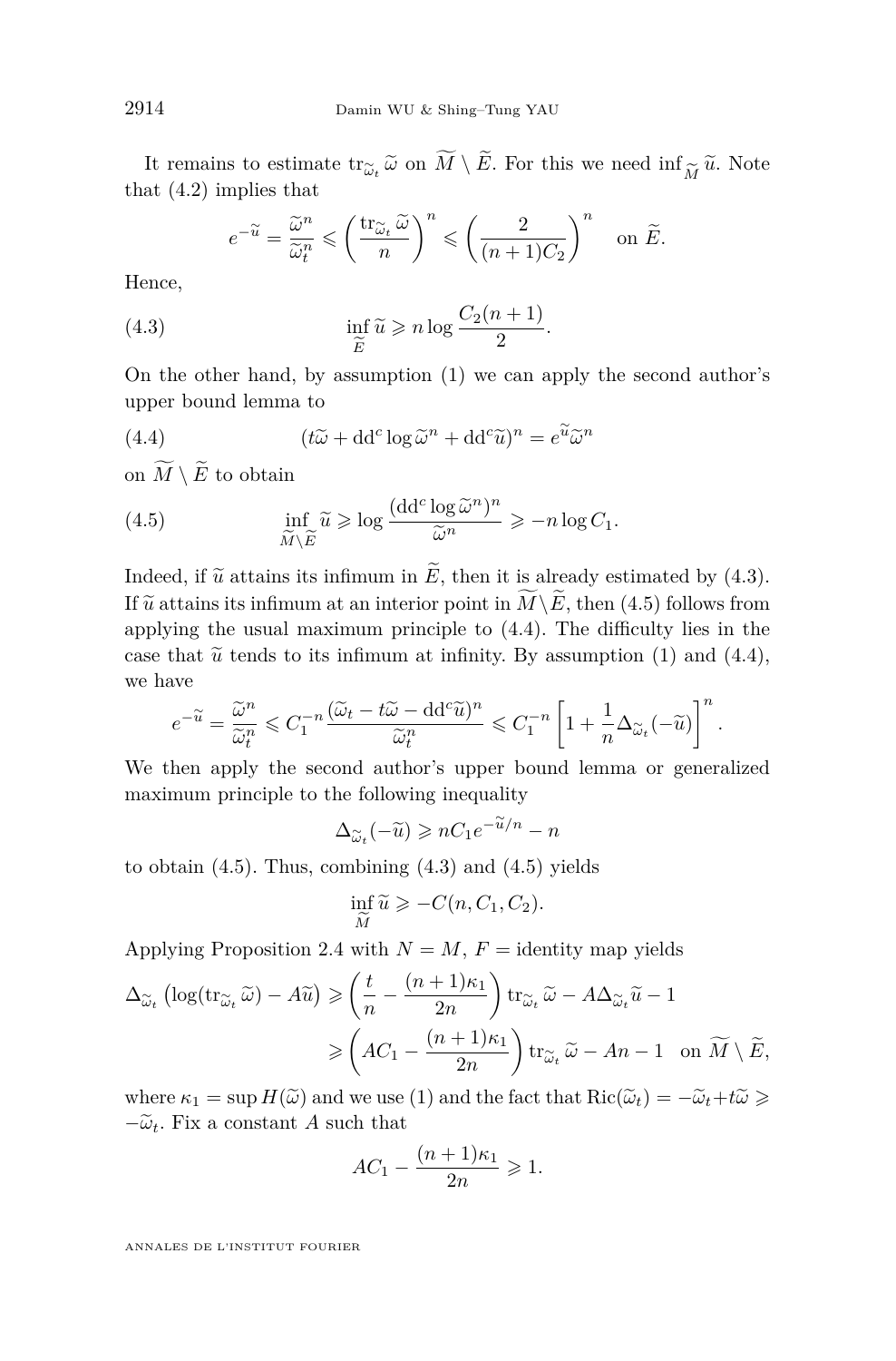It follows that

(4.6) 
$$
\Delta_{\widetilde{\omega}_t} \left( \log(\text{tr}_{\widetilde{\omega}_t} \widetilde{\omega}) - A \widetilde{u} \right) \geqslant C(\text{tr}_{\widetilde{\omega}_t} \widetilde{\omega}) e^{-A \widetilde{u}} - An - 1
$$

on  $M \setminus E$ . Applying the second author's upper bound lemma yields

$$
\sup_{\widetilde{M}\setminus \widetilde{E}}(\operatorname{tr}_{\widetilde{\omega}_t}\widetilde{\omega}) \leqslant C = C(C_1, n, \kappa_1, C_2).
$$

This together with [\(4.2\)](#page-13-0) implies the desired second order estimate

$$
\operatorname{tr}_{\widetilde{\omega}_t} \widetilde{\omega} \leqslant C \quad \text{on } \widetilde{M}.
$$

Hence,

$$
\operatorname{tr}_{\omega_t} \omega \leqslant C \quad \text{on } M.
$$

This together with [\(4.1\)](#page-13-1) yields the desired closedness. The proof is therefore completed.

#### **5. Examples**

<span id="page-15-0"></span>In the following examples, when we say a manifold possesses a complete Kähler–Einstein metric, we mean the manifold possesses a unique complete Kähler–Einstein metric with Ricci curvature equal to  $-1$ , and the curvature tensor of Kähler–Einstein metric and all its covariant derivatives are bounded, unless otherwise indicated.

<span id="page-15-1"></span>Example 5.1. — Let  $\Omega$  be a bounded strictly pseudoconvex domain with smooth boundary in a Stein manifold (for instance, an open ball in  $\mathbb{C}^n$ ). Then, every closed complex submanifold  $\Sigma$  of  $\Omega$  possesses a complete Kähler–Einstein metric.

To see this, recall that Ω possesses a complete Kähler metric *ω* of the bounded geometry and negatively pinched holomorphic curvature (cf. [\[2\]](#page-20-9) and [\[11,](#page-20-10) p. 281, Theorem 2]). Then, the restriction  $\omega|_{\Sigma}$  of  $\omega$  defines a complete Kähler metric on  $\Sigma$  with negatively pinched holomorphic curvature, in view of the decreasing property of holomorphic curvature on submanifolds and the bounded geometry. It then follows from Theorem [1.2](#page-2-0) that *Σ* possesses a complete Kähler–Einstein metric, which is uniformly equivalent to *ω*.

<span id="page-15-2"></span>Example 5.2. — Let  $\mathbb D$  be the unit open disk in  $\mathbb C$  associated with the Poincaré metric  $\mathcal{P} = dz \otimes d\bar{z}/(1-|z|^2)^2$ . Denote by  $\mathbb{D}^n$  be the *n*-polydisk  $\mathbb{D} \times \cdots \times \mathbb{D}$  with the product metric of Poincaré metrics. Then, similar to Example [5.1,](#page-15-1) every closed complex submanifold of  $\mathbb{D}^n$  possesses a complete Kähler–Einstein metric.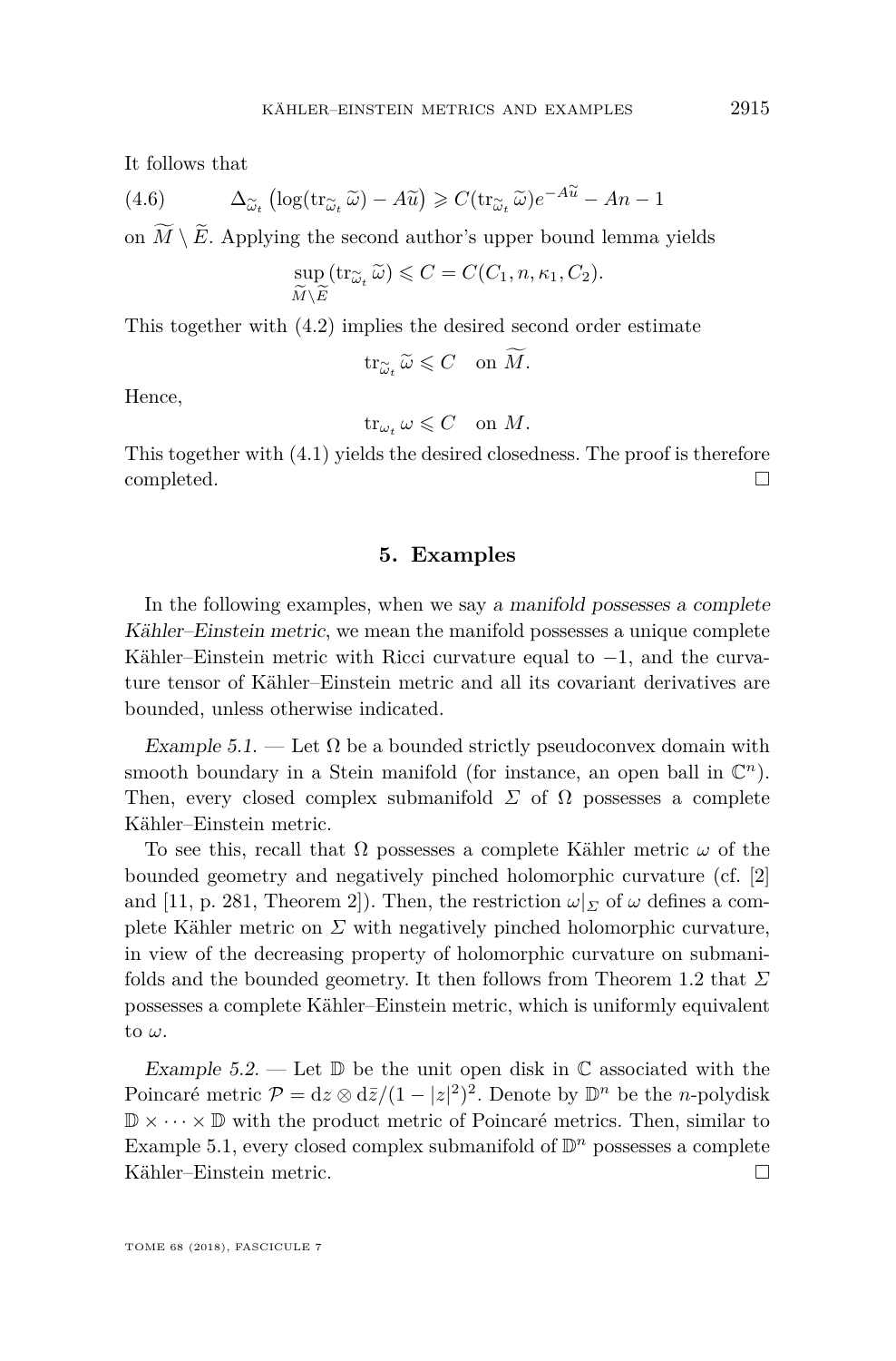Example  $5.3.$  — Let  $M$  be a smooth noncompact quotient of the unit open ball in  $\mathbb{C}^n$  (a model case is  $M = \mathbb{CP}^1 \setminus \{0, 1, \infty\}$  when  $n = 1$ ). Then, every closed complex submanifold of *X* possesses a complete Kähler– Einstein metric.

This assertion is parallel to the compact case of smooth ball quotient ([\[23,](#page-21-0) p. 597). Note that the Bergman metric  $\omega_{\mathfrak{B}}$  on the unit ball descends to *M* a complete Kähler–Einstein metric of the quasi-bounded geometry and constant negative holomorphic curvature. The assertion then follows from either Theorem [1.2](#page-2-0) or Theorem [1.3,](#page-2-1) together with the decreasing property of holomorphic curvature on complex submanifolds.

Example  $5.4.$  — Let *V* be an irreducible, smooth, complex (quasi-)projective variety. Then, for every point  $x \in V$ , there exists a Zariski neighborhood  $U = V \setminus Z$  of x such that U possesses a complete Kähler–Einstein metric of finite volume, where *Z* is an algebraic subvariety of *V* .

Indeed, by Lemma 2.3 in [\[7,](#page-20-11) p. 25], there is a quasi-projective variety  $U = X \setminus Z$  containing *x* such that *U* can be smoothly embedded into

$$
S_1\times\cdots\times S_N
$$

as a closed algebraic submanifold, in which  $S_j = \mathbb{CP}^1 \setminus \{z_1, \ldots, z_{N_j}\}\$ and  $N_j \geq 3$ . Note that each  $S_j$  admits a complete Kähler–Einstein metric  $\omega_j$ with Poincaré growth near  $z_i$ ,  $i = 1, \ldots, N_j$ . The metric  $\omega_j$  has Gauss curvature -1 and quasi-bounded geometry. Then, the product  $S_1 \times \cdots \times$ *S<sup>N</sup>* has negatively pinched holomorphic sectional curvature, quasi-bounded geometry, and finite volume; so does the submanifold *U*. The assertion then follows from Theorem [1.2](#page-2-0) or Theorem [1.3.](#page-2-1)

<span id="page-16-0"></span>Example 5.5. — Let  $\Sigma$  be a closed complex surface in  $\mathbb{D}^3 = \mathbb{D} \times \mathbb{D} \times \mathbb{D}$ , and let  $D \subset \Sigma$  be a smooth divisor, i.e., a Riemann surface, in  $\Sigma$ . For simplicity, we assume that

<span id="page-16-1"></span>(5.1) 
$$
\overline{D} \cap \partial \mathbb{D}^3 \subset \{(z^1, z^2, z^3) \in \overline{\mathbb{D}^3} : |z^1| = 1, |z^2| < 1, z^3 = 0\},\
$$

and  $\overline{D}$  intersect  $\partial \mathbb{D}^3$  transversally at each intersection point. Here by the closure  $\overline{G}$  and boundary  $\partial G$  of a set  $G$  we mean the topological closure and topological boundary of *G* in  $\mathbb{C}^3$ . We claim that the complex surface  $\overline{\mathcal{L}} \setminus D$ possesses a complete Kähler–Einstein metric.

Let us make some remarks before proving the claim. First, a special case of  $(\Sigma, D)$  is that  $\Sigma = \mathbb{D}^2 \times \{0\}$  and *D* is a Riemann surface in  $\Sigma$  such that  $\overline{D}$  only intersects  $\partial \mathbb{D}^2$  at some points in  $\{|z^1| = 1, |z^2| < 1\}$ , and the intersection is transversal. The model case is  $\mathbb{D} \times \mathbb{D}^*$  where  $\mathbb{D}^* \equiv \mathbb{D} \setminus \{0\}.$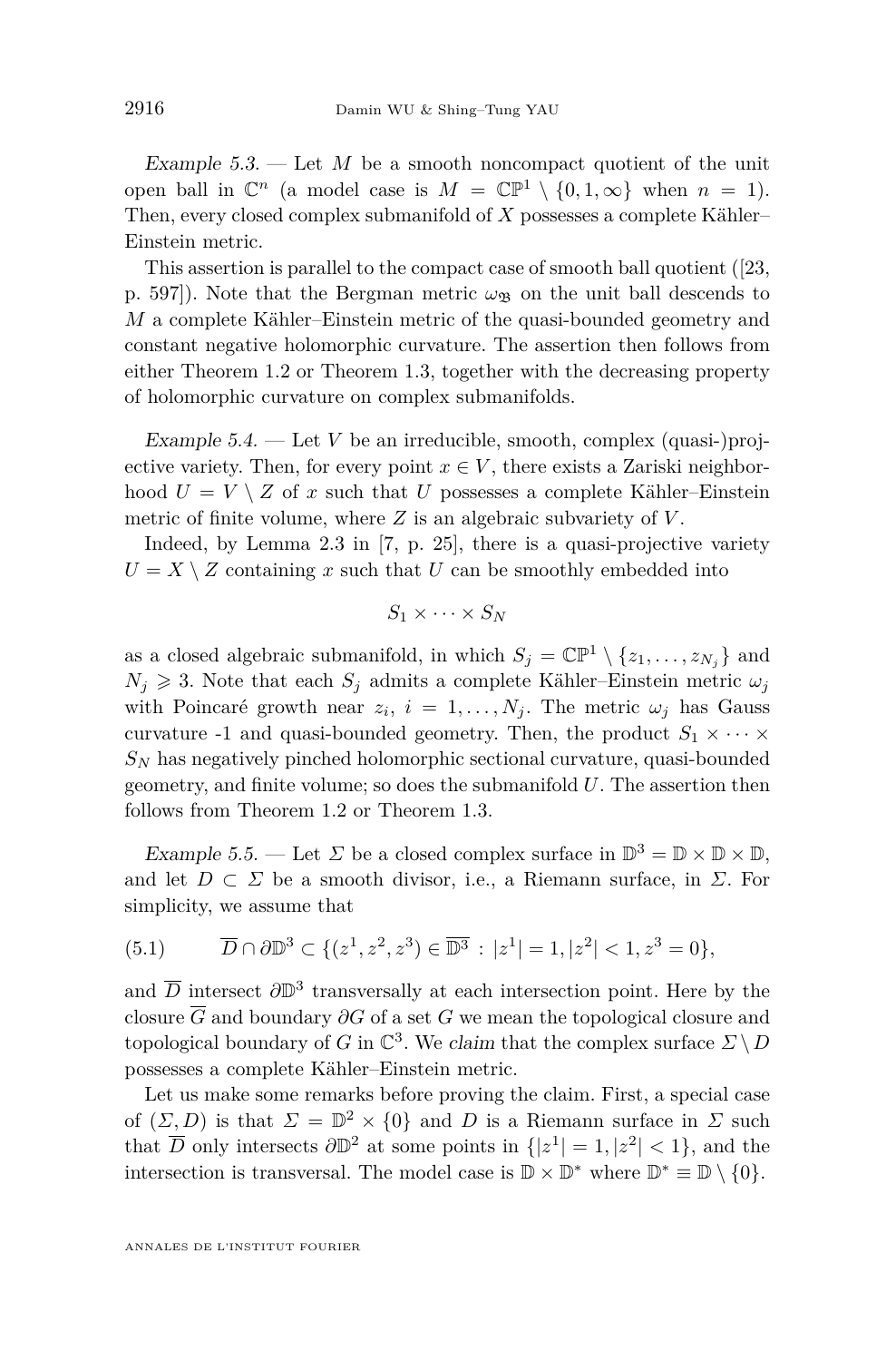Second, the complex surface  $\Sigma \setminus D$  is not covered by the previous examples, neither by the known complete Kähler–Einstein manifolds constructed in, for example, [\[28,](#page-21-10) [3,](#page-20-12) [19,](#page-21-11) [22\]](#page-21-9), since  $\Sigma \setminus D$  does not have finite volume, nor by [\[15,](#page-21-12) Theorem, p. 49] since  $\Sigma \setminus D$  is not compactly contained in the Stein manifold *Σ*.

Third, the hypersurface *D* of *Σ* cannot be replaced by a submanifold of *Σ* with codimension  $\geq 2$ , by virtue of Theorem 1.3 in [\[6,](#page-20-13) p. 1272]. The closure of *D* necessary intersects  $\partial \mathbb{D}^3$ ; for, otherwise *D* would be a compact Stein manifold.

Proof of the claim. — We shall apply Theorem [1.5](#page-3-5) with  $M = \tilde{M}$ *Σ* \ *D*. We need to construct a complete Kähler metric *ω* of quasi-bounded geometry satisfying conditions [\(1\)](#page-3-3) and [\(2\)](#page-3-4) in Theorem [1.5.](#page-3-5)

Denote by  $\omega_{\mathcal{P}}$  the product of the Poincaré metrics on  $\mathbb{D}^3$ . Then,  $\omega_{\mathcal{P}}|_{\mathcal{D}}$ defines a complete Kähler metric on *Σ* of negatively pinched holomorphic curvature and the quasi-bounded geometry, and so does  $\omega_{\mathcal{P}}|_D$  on *D*. As in Example [5.2,](#page-15-2) the submanifolds  $\Sigma$  and  $D$  possess complete Kähler–Einstein metrics, denoted by  $\zeta$  and  $\eta$ , respectively, which are uniformly equivalent to  $\omega_{\mathcal{P}}|_{\Sigma}$  and  $\omega_{\mathcal{P}}|_{D}$  and have the quasi-bounded geometry.

Choose a smooth metric  $h_1$  on  $[D]$  over  $\Sigma$  such that  $h_1$  can be smoothly extended over  $\overline{\Sigma}$  and that  $h_1$  is identically constant outside a tubular neighborhood *U* of *D* in *Σ*. It follows that

$$
dd^{c} \log \frac{\det \zeta_{i\bar{j}}}{h_{1}} = dd^{c} \log \zeta^{2} - dd^{c} \log h_{1} = \zeta - dd^{c} \log h_{1}
$$

which is positive outside  $U$ , where  $\det \xi_{i\bar{j}}$  is the coefficients of  $\xi^2$  in terms of the local coordinates on *Σ*. Let

$$
h = h_1[(1-|z^1|^2)(1-|z^2|^2)(1-|z^3|^2)]^N,
$$

where  $(z^1, z^2, z^3)$  are the global coordinates on  $\mathbb{D}^3$ , and  $N > 0$  is a fixed a large number such that

$$
\omega_K \equiv \mathrm{dd}^c \log \frac{\det \zeta_{i\bar{j}}}{h} = \zeta - \mathrm{dd}^c \log h_1 + N \omega_{\mathcal{P}}|_{\Sigma} > 0
$$

everywhere on *Σ*.

By the adjunction formula  $(K_{\Sigma} + [D])|_{D} = K_{D}$ , the metric  $(\det \zeta_{i\bar{j}})/h$ restricted to *D* defines a volume form  $\Phi_D$  on *D*. Let  $e^{u_D} = \eta / \Phi_D$ . Then  $u_D$ and all its covariant derivatives are bounded with respect to  $\omega_{\mathcal{P}}|_D$ . Observe that

$$
\omega_K|_D = dd^c \log(\eta e^{-u_D}) = dd^c \log \eta - dd^c u_D = \eta - dd^c u_D.
$$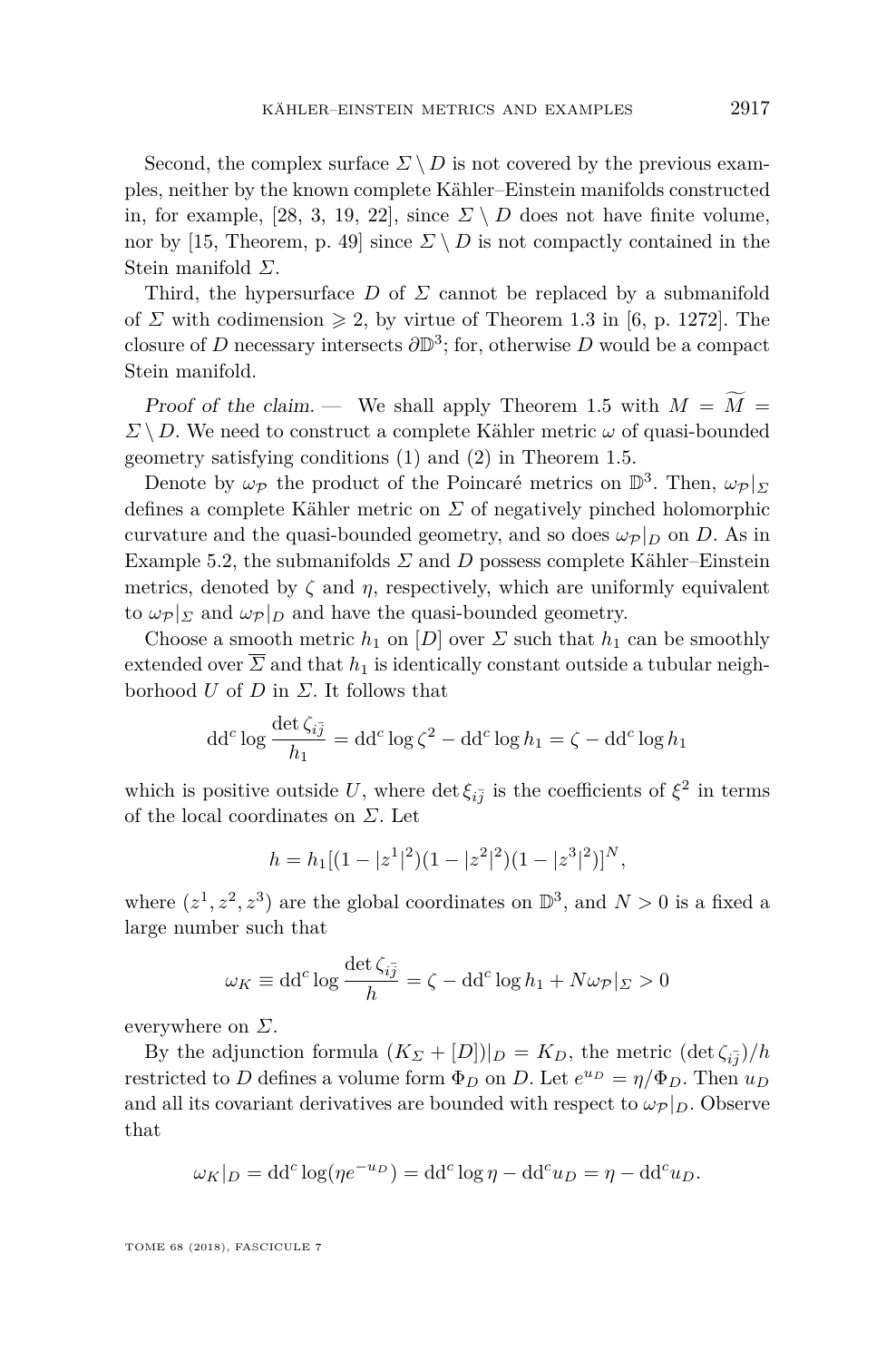We can extend  $u_D$  to a smooth function *u* on  $\Sigma$  satisfying that  $u|_D = u_D$ and that  $\omega_K + dd^c u$  is uniformly equivalent to  $\omega_{\mathcal{P}}|_{\Sigma}$  (see for example [\[21,](#page-21-13) p. 815]); that is,

<span id="page-18-1"></span>(5.2) 
$$
\begin{cases} (\omega_K + dd^c u)|_D = \eta, \\ C^{-1} \omega_{\mathcal{P}}|_{\Sigma} \leq \omega_K + dd^c u \leq C \omega_{\mathcal{P}}|_{\Sigma}, \quad \text{for some constant } C > 0. \end{cases}
$$

Define

$$
\omega = A(\omega_K + dd^c u) - dd^c \log(\log |s|^2)^2 \quad \text{on } \Sigma \setminus D,
$$

where  $A > 0$  is a large constant, *s* is a holomorphic defining section of *D* on *Σ*, and the norm  $|s|^2$  is with respect to metric *h*<sub>1</sub> on [*D*] such that  $|s|^2 < 1/e$ . We would like to show that  $\omega$  is a desired complete Kähler metric on  $\Sigma \setminus D$ . Note that

<span id="page-18-0"></span>(5.3) 
$$
- \mathrm{d} \mathrm{d}^c \log(\log |s|^2)^2 = \frac{2 \mathrm{d} \log |s|^2 \wedge \mathrm{d}^c \log |s|^2}{(\log |s|^2)^2} + \frac{2 \mathrm{d} \mathrm{d}^c \log h_1}{-\log |s|^2}.
$$

Fix a large constant *A* so that

$$
A(\omega_K + \mathrm{d} \mathrm{d}^c u) + \frac{2 \mathrm{d} \mathrm{d}^c \log h_1}{-\log |s|^2} \geq \omega_K + \mathrm{d} \mathrm{d}^c u \geqslant C^{-1} \omega_{\mathcal{P}}|_{\Sigma}.
$$

Thus,  $\omega > 0$  on  $\Sigma \setminus D$ .

To see the completeness of  $\omega$ , we only need to consider  $\omega$  near *D*. Note that, near *D* but away from *∂*D 3 , the normal direction to *D* is dominated by the second term on the right of [\(5.3\)](#page-18-0), i.e.,

$$
\frac{2d\log|s|^2 \wedge d^c \log |s|^2}{(\log|s|^2)^2},
$$

which has Poincaré growth. For any  $x \in \overline{D} \cap \partial \mathbb{D}^3$ , by [\(5.1\)](#page-16-1) we can assume that near *x* the divisor *D* is given by  $\{z^2 = 0\} \cap \Sigma$ , and hence,

 $|s|^2 = h_1 |z^2|^2$  in a neighborhood of *x* in *Σ*.

Then, the metric

$$
\omega \geq C^{-1} \omega_{\mathcal{P}}|_{\Sigma} + \frac{2d \log |s|^2 \wedge d^c \log |s|^2}{(\log |s|^2)^2} \sim C^{-1} \frac{(\sqrt{-1}/2)dz^1 \wedge d\bar{z}^1}{(1 - |z^1|^2)^2} + \frac{\sqrt{-1}dz^2 \wedge d\bar{z}^2}{|z^2|^2(\log |z^2|^2)^2}
$$

on *V* \ *D* as  $|z^1|$  → 1 and  $z^2$  → 0. Here the symbol ~ gives the leading order term of an asymptotic expansion. This shows the completeness of  $\omega$ . It is clear that  $\omega$  has the quasi-bounded geometry.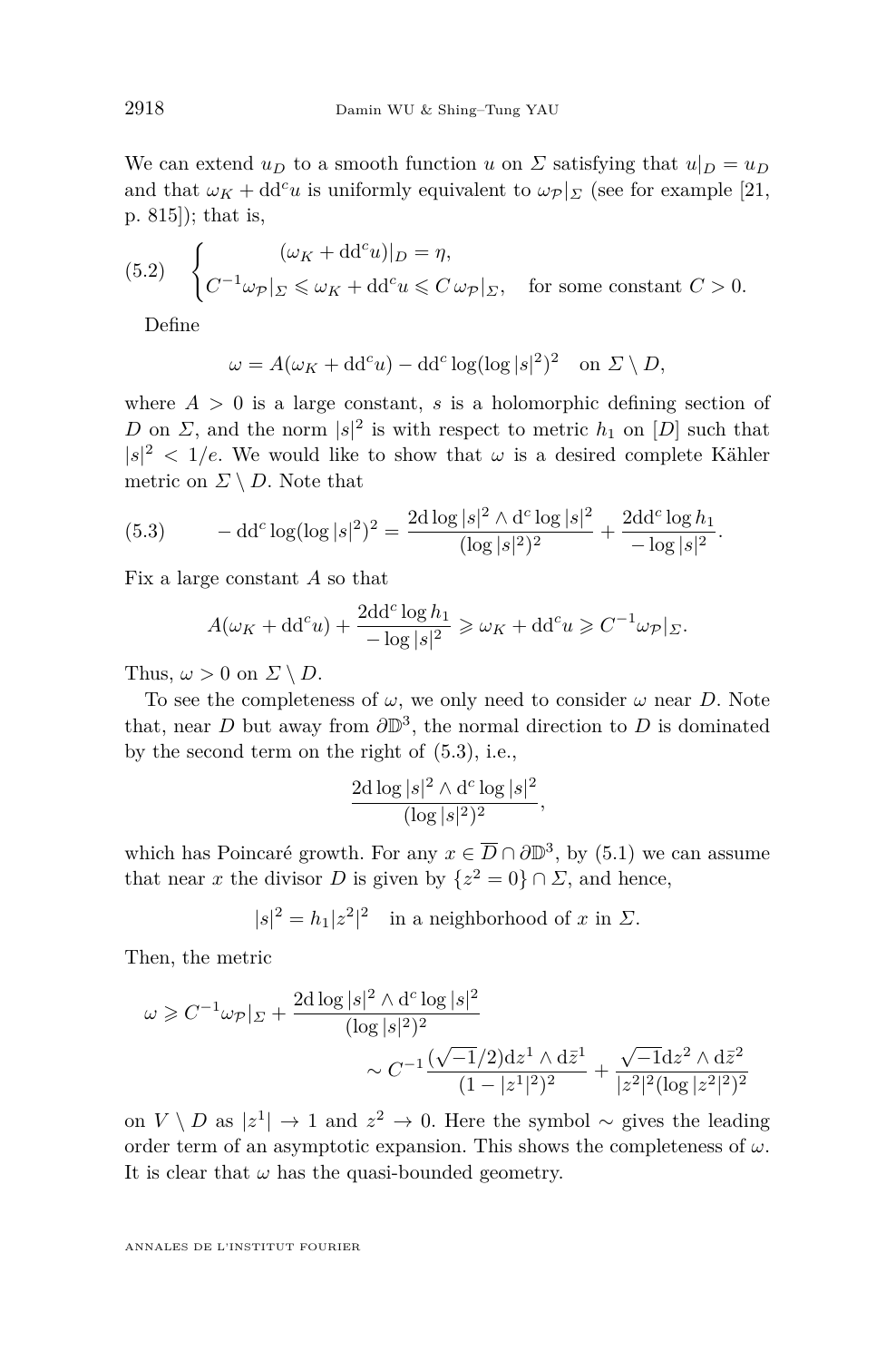Next to compute  $dd^c \log \omega^2$ . Note that

$$
\omega^{2} = 2 \left[ A(\omega_{K} + dd^{c}u) + \frac{2dd^{c} \log h_{1}}{-\log |s|^{2}} \right] \wedge \frac{2d \log |s|^{2} \wedge d^{c} \log |s|^{2}}{(\log |s|^{2})^{2}} + \left[ A(\omega_{K} + dd^{c}u) + \frac{2dd^{c} \log h_{1}}{-\log |s|^{2}} \right]^{2}
$$

$$
= 4 \frac{A(\omega_{K} + dd^{c}u) \wedge d \log |s|^{2} \wedge d^{c} \log |s|^{2}}{(\log |s|^{2})^{2}} \left[ 1 + \frac{f}{\log |s|^{2}} \right],
$$

where *f* is a smooth function on  $\Sigma \setminus D$  and all covariant derivatives of *f* are bounded with respect to  $\omega$ . By [\(5.2\)](#page-18-1), we have

$$
dd^c \log \omega^2 \sim \eta - dd^c \log(\log |s|^2)^2
$$

on a deleted neighborhood of *D* in  $\Sigma$  away from  $\partial \mathbb{D}^3$ , as  $|s| \to 0$ . Hence, we obtain

$$
\mathrm{d} \mathrm{d}^c \log \omega^2 \geqslant \frac{1}{2A} \omega
$$

on a smaller deleted neighborhood of *D* in  $\Sigma$  away from  $\partial \mathbb{D}^3$ .

For any  $x \in \overline{D} \cap \partial \mathbb{D}^3$ , there is a neighborhood *V* of *x* in  $\mathbb{C}^3$  such that  $\Sigma \cap V = \{z^3 = 0\}$  and  $D \cap V = \{z^2 = z^3 = 0\}$ . Then,  $|s|^2 = h_1 |z^2|^2$ . Note that

$$
\omega_K + dd^c u = \zeta - dd^c \log h_1 + dd^c u + N \omega_{\mathcal{P}}|_{\Sigma}
$$
  

$$
\sim a_{1\bar{1}} \frac{(\sqrt{-1}/2)dz^1 \wedge d\bar{z}^1}{(1-|z^1|^2)^2} + \eta_{1\bar{2}} \frac{\sqrt{-1}}{2} dz^1 \wedge d\bar{z}^2
$$
  

$$
+ \eta_{2\bar{1}} \frac{\sqrt{-1}}{2} dz^2 \wedge d\bar{z}^1 + \eta_{2\bar{2}} \frac{\sqrt{-1}}{2} dz^2 \wedge d\bar{z}^2,
$$

on  $(V \cap \Sigma) \setminus D$  as  $|z^1| \to 1$  and  $z^2 \to 0$ , where  $a_{1\bar{1}}$  and  $\eta_{2\bar{2}}$  are positive bounded smooth functions on  $\overline{V}$  and  $|\eta_{1\overline{2}}| = |\eta_{2\overline{1}}| = O((1-|z^1|^2)^{-1})$ . It follows that

$$
\omega^2 \sim A a_{1\bar{1}} \frac{(\sqrt{-1})^2 dz^1 \wedge d\bar{z}^1 \wedge dz^2 \wedge d\bar{z}^2}{(1 - |z^1|^2)^2 |z^2|^2 (\log |z^2|^2)^2} \quad \text{on } (V \cap \Sigma) \setminus D,
$$

as  $|z^1| \to 1$  and  $z^2 \to 0$ . Hence,

$$
\mathrm{d} \mathrm{d}^c \log \omega^2 \geqslant \frac{1}{2A} \omega
$$

on a smaller deleted neighborhood of *D* in  $V \cap \Sigma$ . Therefore, there exists a tubular neighborhood  $D_{2\delta} = \{|s| < 2\delta\}$  of *D* in *Z* such that

$$
\mathrm{d} \mathrm{d}^c \log \omega^2 \geqslant \frac{1}{2A} \omega \quad \text{on } D_{2\delta} \setminus D.
$$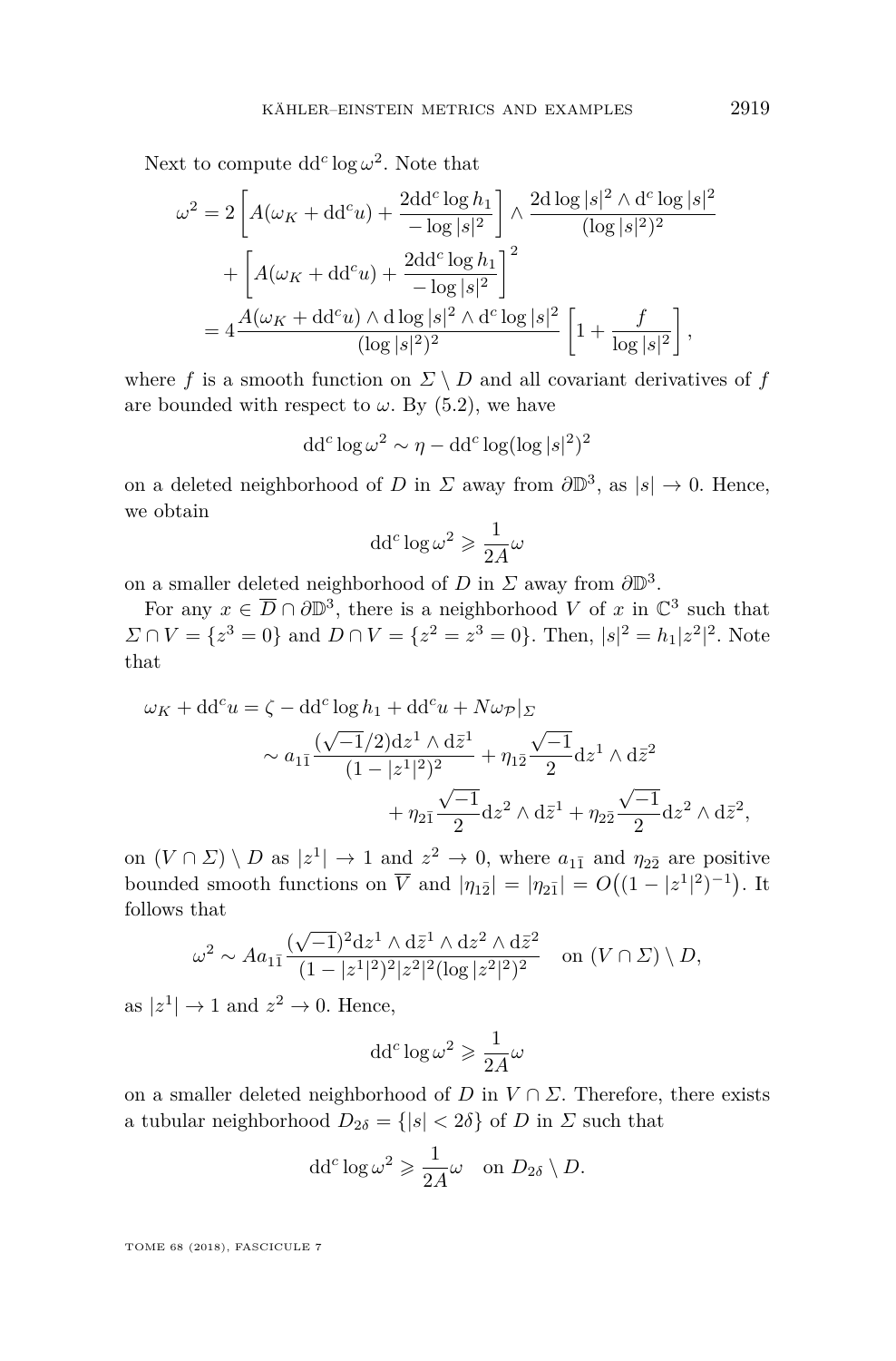Let  $E = \Sigma \setminus D_{\delta}$ . Then, *E* is a closed subset of  $\Sigma \setminus D$ . Notice that  $\log(-\log|s|^2)$  is a bounded smooth function on the closure  $\overline{E}$  in  $\mathbb{C}^3$ . Then,

 $-C_1\omega_{\mathcal{P}}|_{\Sigma} \leqslant -2\mathrm{dd}^c\log(-\log|s|^2) \leqslant C_1\omega_{\mathcal{P}}|_{\Sigma} \text{ on } E,$ 

for some constant  $C_1 > 0$ . It follows that

$$
\omega \leqslant (AC + C_1) \omega_{\mathcal{P}}|_{\Sigma} \quad \text{on } E.
$$

Thus, the complete Kähler metric  $\omega$  of the quasi-bounded geometry satisfies conditions [\(1\)](#page-3-3) and [\(2\)](#page-3-4) of Theorem [1.5.](#page-3-5) The claim then follows from Theorem [1.5.](#page-3-5)

#### BIBLIOGRAPHY

- <span id="page-20-8"></span>[1] S.-Y. Cheng & S.-T. Yau, "Differential equations on Riemannian manifolds and their geometric applications", Commun. Pure Appl. Math. **28** (1975), no. 3, p. 333- 354.
- <span id="page-20-9"></span>[2] ——— , "On the existence of a complete Kähler metric on noncompact complex manifolds and the regularity of Fefferman's equation", Commun. Pure Appl. Math. **33** (1980), no. 4, p. 507-544.
- <span id="page-20-12"></span>[3] ——— , "Inequality between Chern numbers of singular Kähler surfaces and characterization of orbit space of discrete group of  $SU(2,1)$ ", in Complex differential geometry and nonlinear differential equations (Brunswick, 1984), Contemporary Mathematics, vol. 49, American Mathematical Society, 1986, p. 31-44.
- <span id="page-20-3"></span>[4] J.-P. Demailly, *L*<sup>2</sup> estimates for the *∂*¯-operator on complex manifolds, 1996, Notes de cours, Ecole d'été de Mathématiques (Analyse Complexe).
- <span id="page-20-2"></span>[5] S. Diverio & S. Trapani, "Quasi-negative holomorphic sectional curvature and positivity of the canonical bundle", <https://arxiv.org/abs/1606.01381>, to appear in J. Differ. Geom., 2016.
- <span id="page-20-13"></span>[6] P. Gao, S.-T. Yau & W. Zhou, "Nonexistence for complete Kähler–Einstein metrics on some noncompact manifolds", Math. Ann. **369** (2017), no. 3-4, p. 1271-1282.
- <span id="page-20-11"></span>[7] P. A. GRIFFITHS, "Complex-analytic properties of certain Zariski open sets on algebraic varieties", Ann. Math. **94** (1971), p. 21-51.
- <span id="page-20-0"></span>[8] G. Heier, S. S. Y. Lu & B. Wong, "On the canonical line bundle and negative holomorphic sectional curvature", Math. Res. Lett. **17** (2010), no. 6, p. 1101-1110.
- <span id="page-20-1"></span>[9] ——— , "Kähler manifolds of semi-negative holomorphic sectional curvature", J. Differ. Geom. **104** (2016), no. 3, p. 419-441.
- <span id="page-20-4"></span>[10] S. KIKUTA, "Carathéodory measure hyperbolicity and positivity of canonical bundles", Proc. Am. Math. Soc. **139** (2011), no. 4, p. 1411-1420.
- <span id="page-20-10"></span>[11] P. F. Klembeck, "Kähler metrics of negative curvature, the Bergmann metric near the boundary, and the Kobayashi metric on smooth bounded strictly pseudoconvex sets", Indiana Univ. Math. J. **27** (1978), no. 2, p. 275-282.
- <span id="page-20-7"></span>[12] S. Kobayashi, "Intrinsic distances, measures and geometric function theory", Bull. Am. Math. Soc. **82** (1976), no. 3, p. 357-416.
- <span id="page-20-6"></span>[13] S. Kobayashi & K. Nomizu, Foundations of differential geometry. Vol. I, Wiley Classics Library, John Wiley & Sons, 1996, xii+329 pages.
- <span id="page-20-5"></span>[14] K. Liu, X. Sun & S.-T. Yau, "Canonical metrics on the moduli space of Riemann surfaces. I", J. Differ. Geom. **68** (2004), no. 3, p. 571-637.